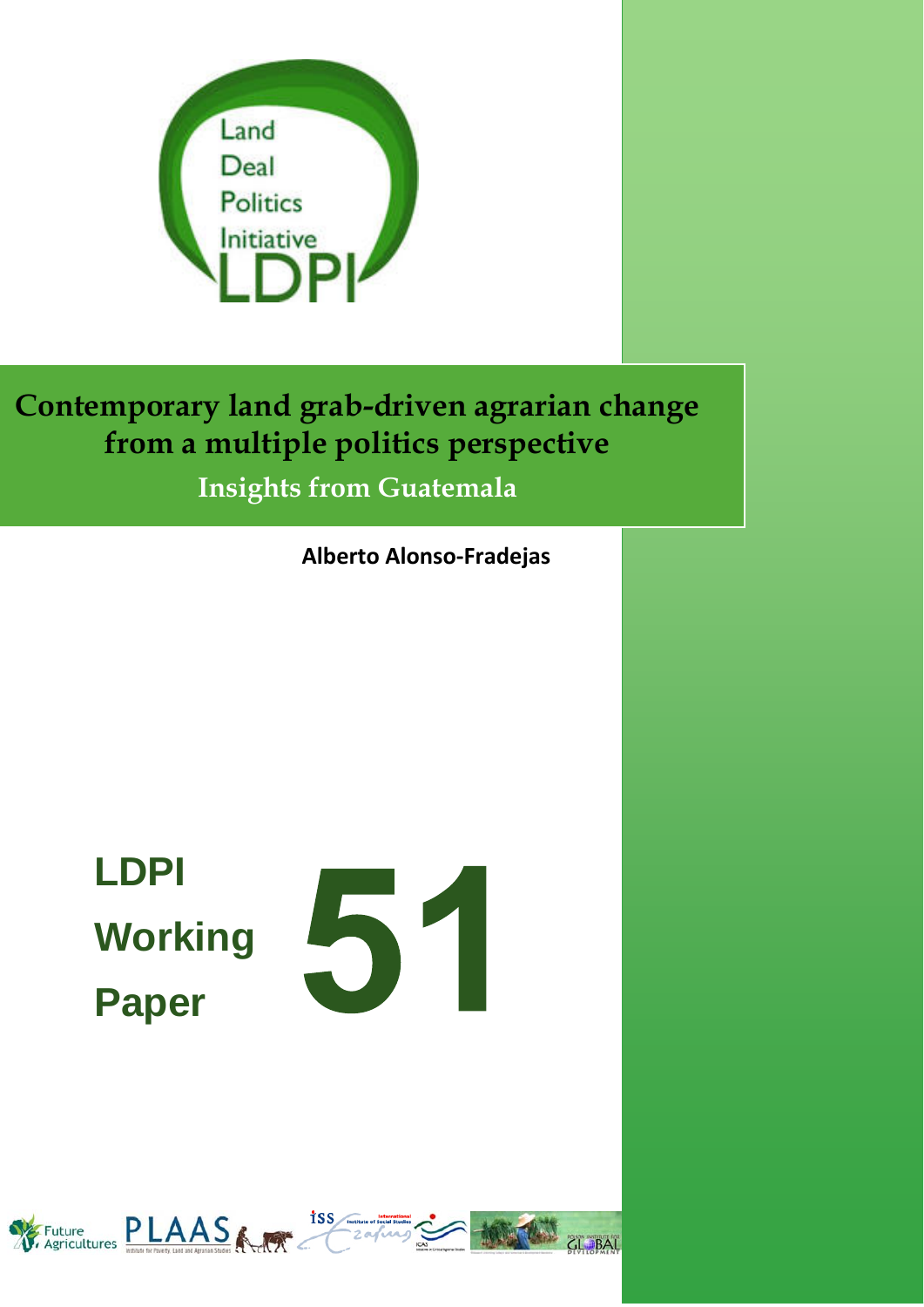## **Contemporary land grab‐driven agrarian change from a multiple politics perspective: Insights from Guatemala**

*by* Alberto Alonso‐Fradejas

| Published by:                                  |                                                                   |                        |
|------------------------------------------------|-------------------------------------------------------------------|------------------------|
| <b>The Land Deal Politics Initiative</b>       |                                                                   |                        |
| www.iss.nl/ldpi                                |                                                                   |                        |
| landpolitics@gmail.com                         |                                                                   |                        |
|                                                |                                                                   |                        |
| in collaboration with:                         |                                                                   |                        |
| <b>Institute for Development Studies (IDS)</b> |                                                                   |                        |
| University of Sussex                           |                                                                   |                        |
| Library Road                                   |                                                                   |                        |
| Brighton, BN1 9RE<br>United Kingdom            |                                                                   |                        |
|                                                | Tel: +44 1273 606261 Fax: +44 1273 621202 E-mail: ids@ids.ac.uk   | Website: www.ids.ac.uk |
|                                                |                                                                   |                        |
|                                                | <b>Initiatives in Critical Agrarian Studies (ICAS)</b>            |                        |
|                                                | <b>International Institute of Social Studies (ISS)</b>            |                        |
| P.O. Box 29776                                 |                                                                   |                        |
| 2502 LT The Hague                              |                                                                   |                        |
| The Netherlands                                |                                                                   |                        |
| Tel: +31 70 426 0664                           | Fax: +31 70 426 0799                                              |                        |
|                                                |                                                                   |                        |
|                                                | The Institute for Poverty, Land and Agrarian Studies (PLAAS)      |                        |
|                                                | School of Government, Faculty of Economic and Management Sciences |                        |
|                                                | University of the Western Cape, Private Bag X17                   |                        |
| Bellville 7535, Cape Town                      |                                                                   |                        |
| South Africa                                   |                                                                   |                        |
|                                                | Tel: +27 21 959 3733   Fax: +27 21 959 3732                       |                        |
|                                                | The Polson Institute for Global Development                       |                        |
| Department of Development Sociology            |                                                                   |                        |
| <b>Cornell University</b>                      |                                                                   |                        |
| 133 Warren Hall                                |                                                                   |                        |
| Ithaca NY 14853                                |                                                                   |                        |
| United States of America                       |                                                                   |                        |
| Tel: +1 607 255-3163                           | Fax: +1 607 254-2896                                              |                        |

©September 2013 *All rights reserved. No part of this publication may be reproduced or transmitted in any form or by any means without prior permission from the publisher and the author.*

*Tel: +1 607 255-3163 Fax: +1 607 254-2896 E-mail: ta12@cornell.edu Website: polson.cals.cornell.edu* 

*Published with support from the UK Department for International Development (DfID), Atlantic Philanthropies, Inter‐Church Organization for Development Cooperation (ICCO), Ford Foundation and Miserior.*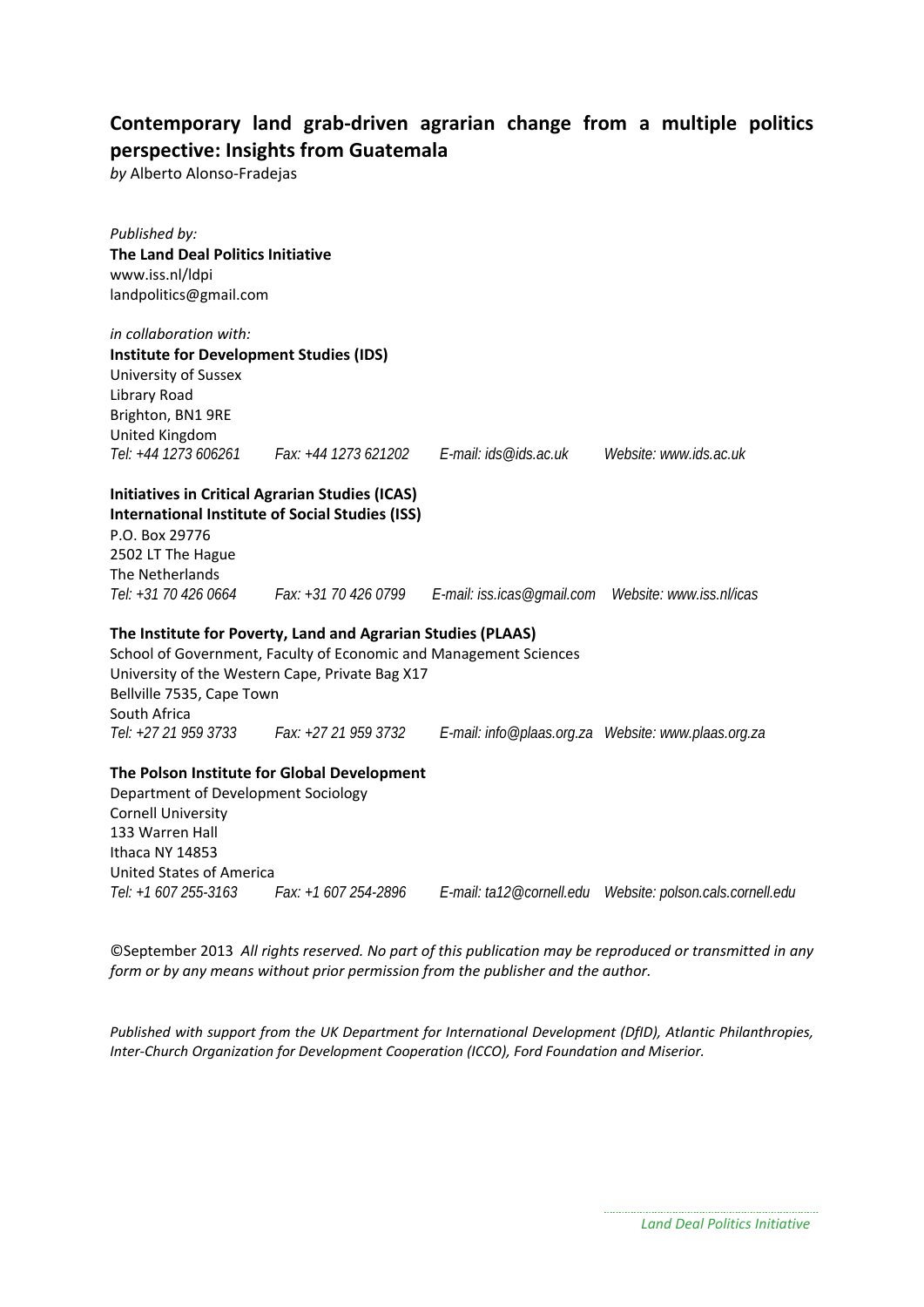### Abstract

Changing land access and control relations due to sugarcane and oil palm agribusinesses land grabbing since the mid‐2000s are a vector and an expression of a distinct and dominant extractivist accumulation and governmental project in Guatemala. State and social forces pushing for this project create and reproduce consenting subjects in their struggle for hegemony. But through expected and unexpected outcomes of both, success and failure in their original plans, they also constitute (new) rejections of particular forms of being exploited, oppressed or governed more broadly. Such unfavorably changing land access and control relations are a source of multiple grievances among Maya-Q'eqchi' lowlanders catalyzing the latter's unrest into concrete practices of resistance framed from below as "defense of territory". Their repertoire of contention includes ´everyday´ and more militant forms of contention which are increasingly deployed as part of strategic litigations processes. For this, alliances are forged under problematic terms with national rural social movements, other social actors and even some state actors. Dominant extractivist state and social actors in contention, on their part, frame their governable space‐making efforts as "developmental" and "ecologically and socially responsible", employing a repertoire based on "divide and win" and "rule of law" strategies articulated through discursive, regulatory and violent mechanisms. Indeed, land grab-driven agrarian change has triggered a new cycle of contention in Maya‐Q´eqchi´ populated northern lowlands. However, its outcomes are not a story foretold, but the becoming products of dynamic, multiple and polifaceted politics between, across and within diverse state and social actors in contention at different scales and places.

**Keywords:** land resources control‐grabs, contemporary extractivist political economy, government rationality, governable spaces, social differentiation, defense of territory, rural social movements, Guatemala.

## About the Author

**Alberto Alonso‐Fradejas** is a PhD Candidate at the International Institute of Social Studies (fradejas@iss.nl). This paper draws on in his research on the political economy, ecology and sociology of agrarian change and territorial restructuring in Guatemala and Central America since the early 2000s as Head of the Land and Territory Research area of the Guatemalan Institute of Agrarian and Rural Studies. Elaborating on the Guatemalan case, his current research investigates the nature and character of multiple and polifaceted powers involved in material, cultural and political dynamics of change in land resources access and control relations and the ways these powers, as embodied in practices of state and social actors, shape the terms in which domination and hegemony are constituted, reproduced and contested within contemporary processes of agrarian change and territorial restructuring.

### Acknowledgements

I am most grateful to the Land Deal Politics Initiative (LDPI) for the intellectual and financial support received for this work.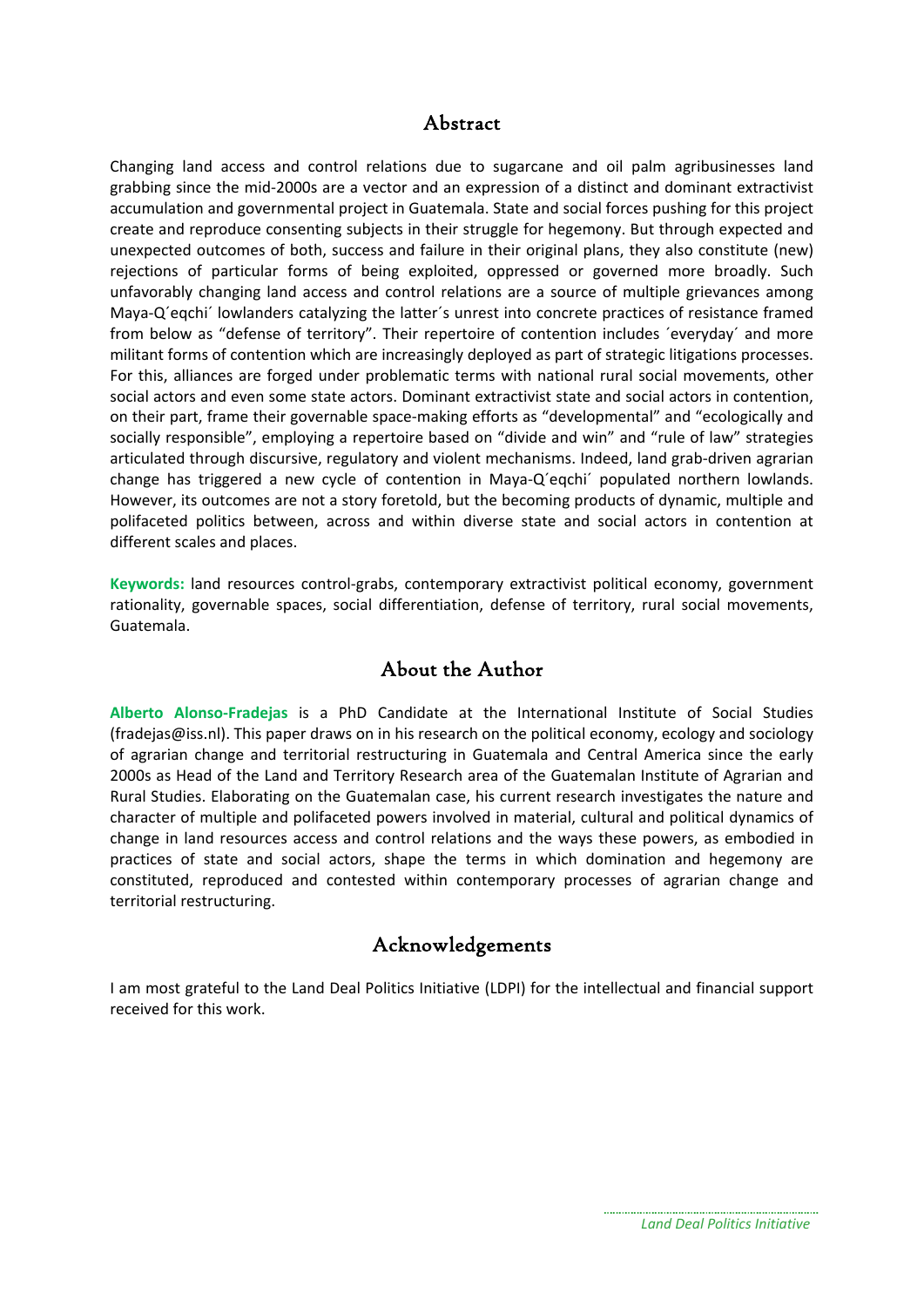# Table of Contents

| 2 Land grabbing as a source of grievances among Q'eqchi' lowlanders 3                   |  |
|-----------------------------------------------------------------------------------------|--|
|                                                                                         |  |
|                                                                                         |  |
|                                                                                         |  |
|                                                                                         |  |
| 4 Defense of territory and the making of governable spaces by dominant state and social |  |
|                                                                                         |  |
|                                                                                         |  |
|                                                                                         |  |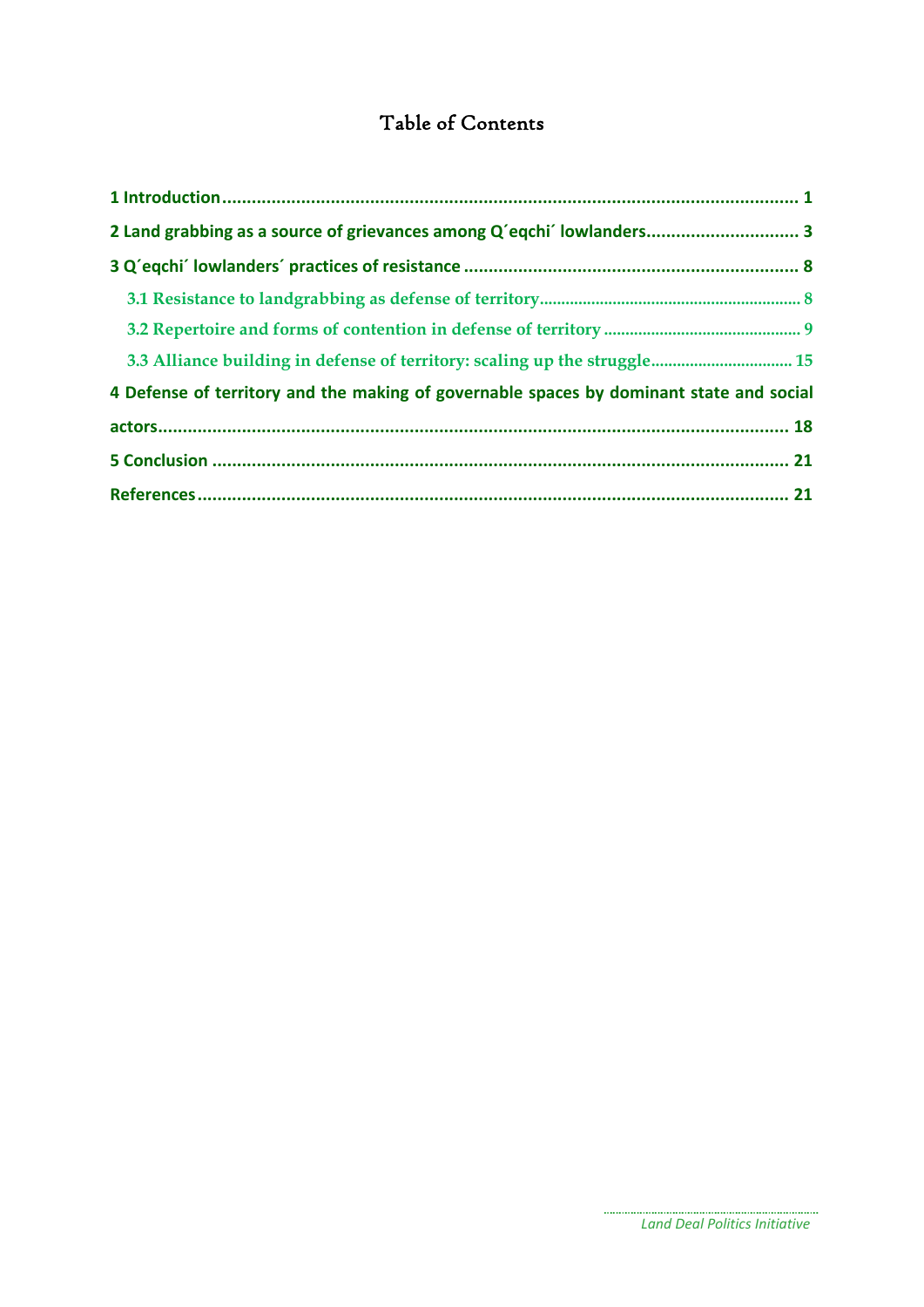## **Contemporary land grab‐driven agrarian change from a multiple Page|1 politics perspective**

### **1 Introduction**

Within the variegated political trend of 'financialization' of the world economy (Fine 2012) contemporary narratives on convergent economic, energy, environmental and food crises have laid a fertile ground for food, feedstocks, agrofuels, timber, minerals, oil and biomass complexes to (re)gain momentum as 'global hubs of capital accumulation' (Borras et al. 2012). Growing demand for natural resource-based commodities has prompted unevenly, though across North and South, rural and urban milieus, a wide range of corporate deals over land resources. Such is the case in Guatemala from the mid‐2000s onwards where this world dynamic has reinvigorated, under a new extractivist rationality, the historical continuum of oligarchic control over nature and (rural) population. A domestic oligarchy‐controlled mix of agrarian, financial and industrial corporations, occasionally allied with transnational financiers (Alonso‐Fradejas 2012), have been aggressively 'grabbing control' (Borras et al. 2012: 851) over land, water and other natural resources (hereinafter 'land resources') for sugarcane and oil palm plantations. These converge with a series of (re)newed land resource control-grabs in the fields of mining, oil extraction, fast-growing tree plantations, carbon trading, hydro-power generation, cattle ranching, mass-tourism and even to launder drugtrafficking moneys. These come together with mushrooming environmental enclosures since the early 1990s, and with actual and foreseen economic and logistical corridors, to constitute overwhelming forces restructuring rural territories.<sup>1</sup>

Specifically, sugarcane and oil palm agribusinesses' operational logic in Guatemala includes, first, the 'temporal deferment' of their investment (Harvey 2003). That is, allocating current high revenues to expensive and long‐term endowments (including land, mills and distilleries) which deeply reshape territorial forms of agrarian production. Beyond their particular technological expressions such forms of production are approached here as the ideas and practices embedded in land social relations and condensed in former and emerging 'labor regimes.<sup> $2$ </sup> Second, agribusinesses' expansion relies on the making of new governable spaces to accommodate their investment. As argued by Rose, 'governing does not just act on a pre-existing thought world with its natural divisions [rather] to govern is to cut experience in certain ways, to bring new facets and forces, new intensities and relations into being' (1999:31, in Gregory et. al 2009: 312). This involves questioning the implications of clashing or overlapping rationalities and mechanisms of governing land social relations at different scales<sup>3</sup> and places.<sup>4</sup> That is, understanding influences from changing world politico-economic conditions over ideas, discourses and practices of different state and social actors (inter)acting in the government of land resources at national, territorial and community levels. This inquiry assumes the interdependency of state and social powers and the mutual constitution of their material and ideational forms and nature, as elaborated by authors like Gramsci (1971), Poulantzas (2000), Jessop (2007), Foucault (1991), Fox (1993) and Li (2007).

In his particular analytics of statehood Foucault developed the concept of 'government rationality' (1991) to 'capture the *intertwinement* of *forms of reflection* about government and the *practices* of

 $1$  Understood here as 'spatial assemblages of power relations and identity strategies [signifying] the 'bottomup' spatial contexts for identity and cultural difference (or place) more than the 'top-down' connections

between state and territory´ (Gregory et. al 2009: 745-746).<br><sup>2</sup> 'Specific methods of mobilizing labor and organizing it in production, and their particular social, economic and political conditions' (Bernstein 1988: 31-32 in White et al. 2012: 622).

<sup>&</sup>lt;sup>3</sup> Scale 'comprises the nested (and sometimes not so nested) hierarchy of bounded spaces of differing size' (Jessop 2007: 104,105).<br><sup>4</sup> Place will be broadly understood as a ´unit of space that has discrete boundaries, shared internal

characteristics, and that changes over time and interacts with other similar units´ (Gregory et al. 2009: 539).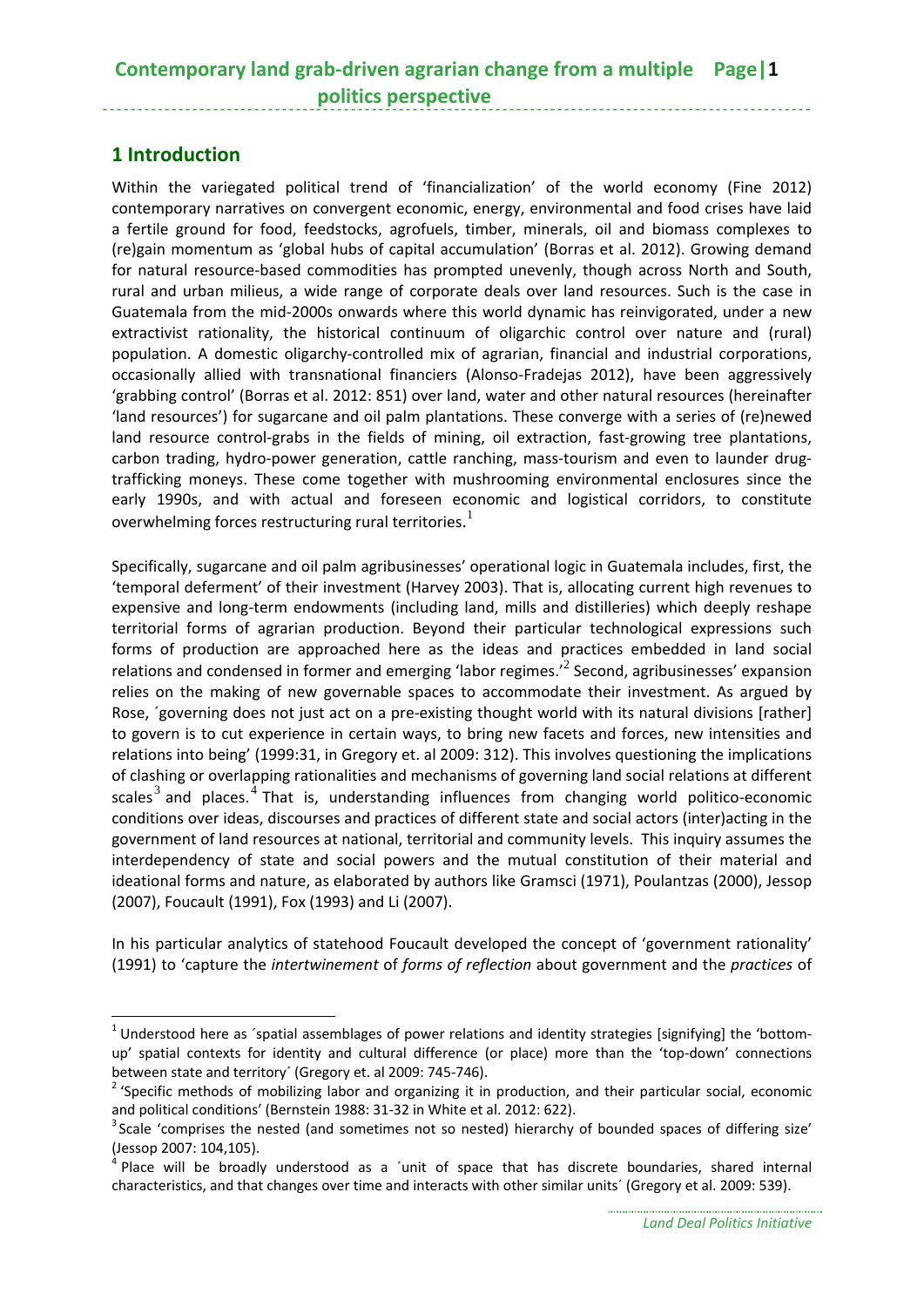governing' (ibid. stress added). Government<sup>5</sup> is then potentially exercised by and over state and social actors, ideas and things. It entails an array of *mechanisms* of different nature 'involved in the governance of conduct and, a fortiori, in the production of hegemony' (Jessop 2010: 342). These are mechanisms through which 'subjects have been produced in historically variable ways according to particular political rationalities' (Biebricherand Vogelmann 2012). They are not only ideas, however, they are also concrete practices of different state and social actors originated in 'the ensemble formed by the institutions, procedures, analyses and reflections, the calculations and tactics that allow the exercise of this very specific albeit complex form of power' (Foucault 1991: 102). As such, development practices like extractivism can be productively understood as forms of government (Watts 2003: 12). State and social forces embodying dominant accumulation interests and political rationalities of government create and reproduce consenting subjects in their struggle for hegemony. But through expected and unexpected outcomes of both, success and failure in their original plans, they also constitute (new) rejections of particular forms of being exploited, oppressed or governed more broadly (Scott 1985, Foucault 1991, Fox 1993, Watts 2003, Jessop 2007, Li 2007, Edelman 1999, Peluso and Lund 2011).

Main territories of expansion of sugarcane and oil palm agribusinesses since the mid‐2000s are in the so-called Guatemalan northern lowlands, mainly populated by Maya-Q'eqchi' peoples (hereinafter  $Q'$ eqchi'). Elaborating on research in the area since 2006,  $6$  I will argue that contemporary land grab‐driven agrarian change has effectively catalyzed a new ´cycle of contention´ (Tarrow 1998, 2012).<sup>7</sup> Different theories on social power or engaging with power constitution, reproduction and resistance provide alternative analytical frameworks. The inherently conflictual nature of class relations is central from a Marxist perspective since ´a regime of accumulation based on exploitation is characterized by conflict, resistance and struggle´ (O'Laughlin 2013: 179). Scott (1985) argued that even when acquiescence to exploitation and other forms of subordination seems apparent, domination is still contested through covert everyday forms of resistance. And also for Foucault resistance is inherent to power relations; his analysis of government rationalities ´is inseparable from the analysis of corresponding forms of resistance, or 'counter-conducts'' (Senellart, in Foucault 2007: 326).

Notwithstanding, I have tried to bridge structural and process-based approaches to give a more grounded account of multiple but concrete politics currently shaping domination and resistance to dominant accumulation interests and political rationalities of government in the Guatemalan countryside. Not much credit can be claimed by my main arguments in this essay, namely that outcomes of contemporary land grab‐driven agrarian change are not a story foretold but the

<sup>5</sup> Arguably Foucault's notion of *government* rationalities has greater explanatory power to address how rationalities and mechanisms of governing land resources are constituted, reproduced and contested than alternative accounts such as those on *governance*. In this regard, the (heterogeneous) governance school is considered to suffer from a major ontological problem since 'even if we take into account that many governance scholars are interested in the *interplay* between formal and informal arrangements etc., the point remains that their *implicit baseline* often enough is still the conventional hierarchically organized *state neatly separated from society* (government) against which *networks are defined as cutting across this separation* and thus *constituting forms of governance*' (Biebricherand Vogelmann 2012, stress added). <sup>6</sup>

 $6$ Research methods include geographic information system analysis, documentary sources review, individual and group interviews, participatory observation and a gender differentiated household survey conducted in October 2010. The survey´s sample was stratified by village (significance level 5%) and included 294 randomly selected households (586 surveys) from twenty communities (hamlets) in six villages of the northern lowlands (see Figure 1 below).<br><sup>7</sup> Understood by Tarrow as ´less momentous than revolutions, more connected than contingent chains of

events´ (2012: 215).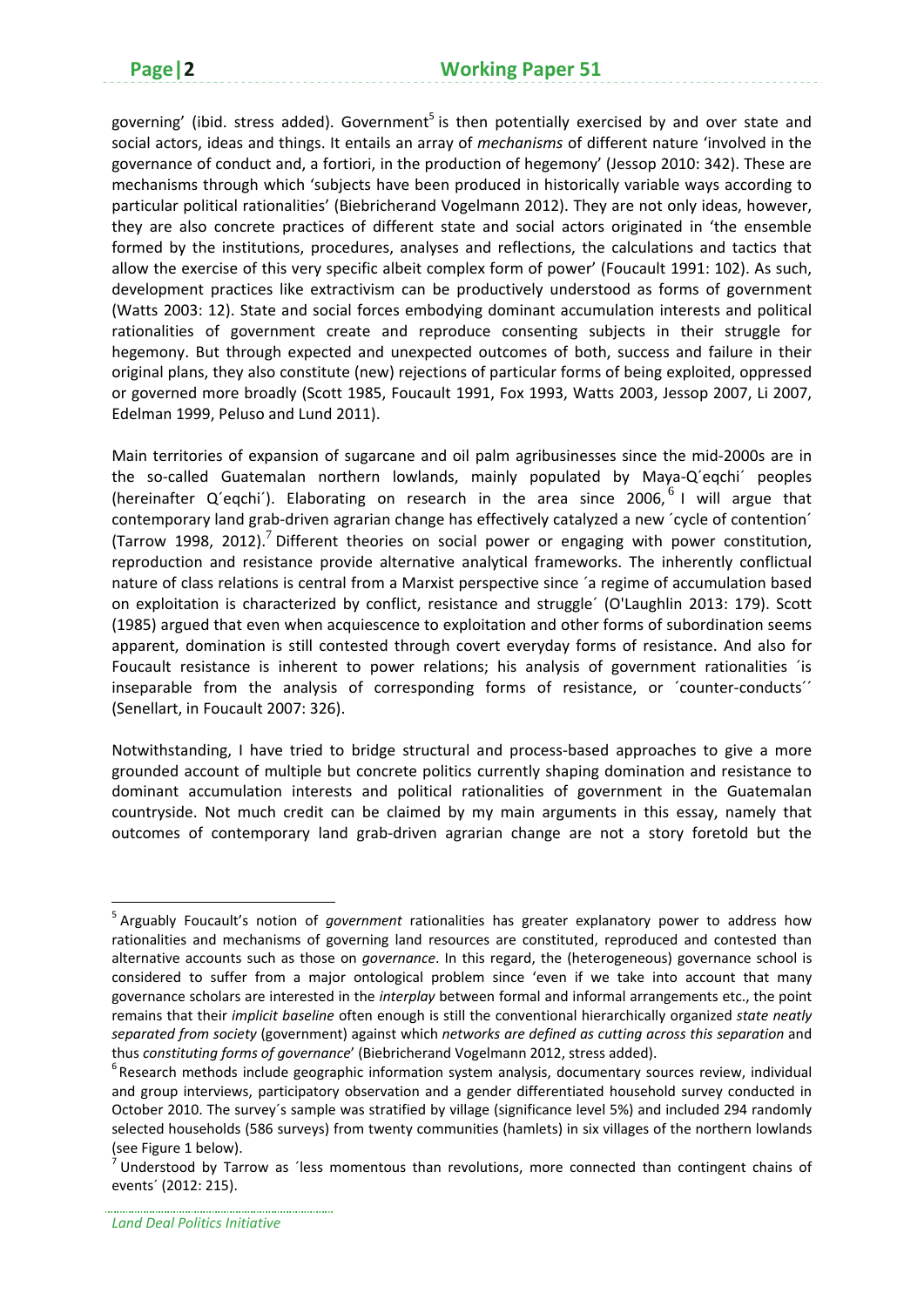## **Contemporary land grab‐driven agrarian change from a multiple Page|3 politics perspective**

product of multiple and polifaceted politics at different scales and places. However, no assessment<sup>8</sup> of current political dynamics of agrarian change in Guatemala I have had the opportunity to review engages with whose, why and how dissent/unrest turns into a practice of resistance to dominant directions of change in land resource access and control relations. In so doing, my analysis will navigate from more to less obvious and/or overarching politics involving multiple state and social actors at different scales and places. That is, in other words, to navigate the *politics within the politics* of ideological, material and political domination and hegemony, resistance and counter‐ hegemony. This entails accounting for the politics *between* broadly defined, historically antagonistic and discursively essentialized contending life projects (i.e., "new extractivism" vs. "non-extractivist others") as well as for the politics *across* their constituency and the politics *within* specific state and social actors.

### **2 Land grabbing as a source of grievances among Q´eqchi´ lowlanders**

The Guatemalan northern lowlands encompass almost half of Guatemala's national territory. It is here that the (1.6 million‐hectare) *Mayan Biosphere Reserve*, a protected area delimiting the legal boundaries of the national agrarian frontier, co-exists with the country's core of indigenous cultivators supplying Guatemalan and Central American food markets, traditional coffee estates and cattle ranches and recent sugarcane and oil palm agribusinesses. As aforementioned, this essay elaborates on recent and historical evidence gathered in a series of communities from six villages in three distinct territories in the northern lowlands, as depicted in Figure 1 below.



#### **Figure 1: Territories, villages and departments of research in the northern lowlands**

Source: Author's elaboration based on Government of Guatemala 2009. Scale: 1:3,000,000.

 ${}^{8}$ There is a prolific and very rich literature on collective action and social movements in Guatemala. Most of it, however, covers a time span ranging from colonialism to the early 2000s at the latest and/or account for current dynamics of contention either in other areas of the country or around other issues. See, among others, Falla (1995), Cojtí Cuxil (1997), Biekart (1999), Bastos and Camus (1996, 2003), Hale (2004, 2006), Brett (2006), Macleod Howland (2008), Edelman (2008), Velásquez Nimatuj (2008), Ba Tiul (2010), Sandoval (2011), and Yagenova (2012).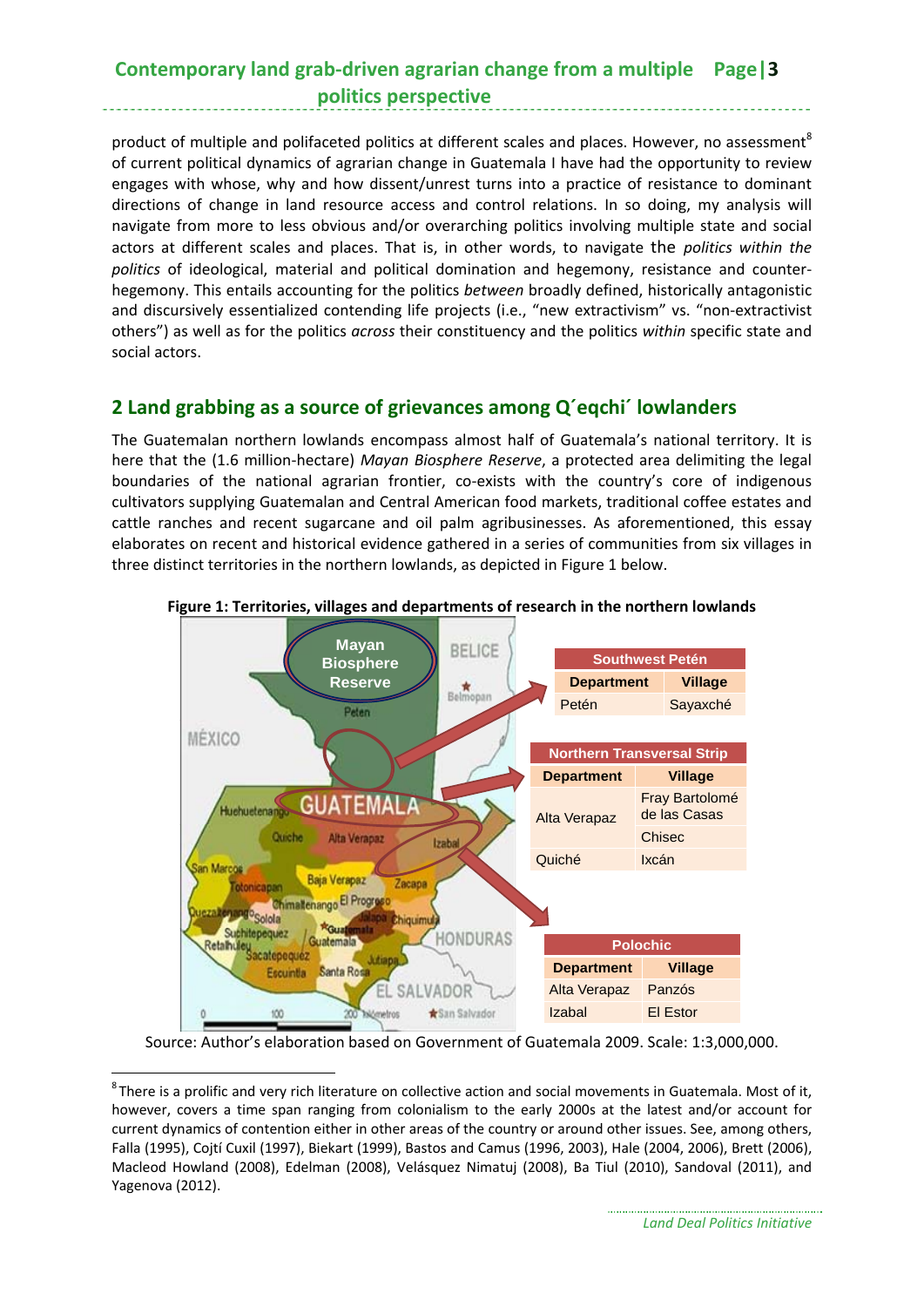The three territories share tropical climate conditions at an altitude below 500 meters above sea level, though the Polochic entails a valley area (carved by the Polochic River) surrounded by two mountain formations. There are, however, significant differences in the historical constitution of these territories. Briefly and broadly, two distinctive historical processes of territorialization characterized the Polochic, on one side, and Southwest Petén and the lowlands of Northern Transversal Strip, on the other. The Polochic valley lands were first granted (or cheaply allocated) by liberal governments from the 1870s onwards to German settlers and "white" Guatemalan oligarchs and government cronies who established large coffee estates. Together with the land, Q'eqchi' families inhabiting the area were "allocated" to the new settlers and became semi-slave labor under the *colonato*<sup>9</sup> labor regime. Throughout the twentieth century the hilly lands surrounding the valley were populated by families who were expelled or fled from the haciendas. Agrarian colonization of the rainforests of Southwest Petén and the Northern Transversal Strip was sponsored by former military regimes in compliance with the counter‐revolutionary land policies mushrooming in Latin America after the 1961 Alliance for Progress Initiative. Since then, thousands of (near) landless families from all over the country arrived in these two territories in search of farmland. Most distinctively many groups of Q´eqchi´ families settled there escaping the exploitative *colonato* labor regime (e.g. from the Polochic) and/or the genocidal violence of the internal armed conflict.<sup>10</sup> Together with this majority of indigenous population "white" traditional landed upper classes, small and medium "ladino" $11$  cattle ranchers and military men and state officials rewarded with land by the state also arrived in Southwest Petén and the Northern Transversal Strip during the second half of the twentieth century. It is in this context that sugarcane (Polochic area) and oil palm (all over) agribusinesses are capturing control over land resources. Control over land resources is understood by Ribot and Peluso as one among three key dynamics 'constitutive of relations among actors in relation to resource appropriation, management or use' (2003: 158, 159). These dynamics are *gaining*, *maintaining* and *controlling access* to resources. Access to land resources is understood by Ribot and Peluso as 'the ability to benefit' from them' (2003: 154). *Gaining* access is considered as ´the more general process by which access is established´ (Ribot and Peluso 2003: 159). Access *maintenance* ´requires expending resources or powers to keep a particular sort of resource access open´ (ibid.); and access *control* entails ´the ability to mediate others´ access´ (Ribot and Peluso 2003: 158).

Changing land resources access and control relations due to agribusinesses‐led land grabbing is a major catalyzer of political contention in the northern lowlands. Arguably, such contention does not have to do so much with a Polanyian (1968) counter-movement against land and labor commoditization as with a contestation of the ways in which such commoditization is actually taking place. As aforementioned, there were active land and labor markets in the northern lowlands well before the mid-2000s. Since then, however, the combination of Market-Led Agrarian Reform (MLAR) and land titling on facilitating access to local land resources to "outsiders" with the changing international politico‐economic scenario which sees land resources as global commodities (to trade with and invest into) has allowed for corporate extractivist accumulation interests to arrive or grow

*Land Deal Politics Initiative*

 $^9$  As an in-between tenancy and bonded-labor, this social relation has many variants that have evolved through time and place. It generally combines wage-work with in-kind or labor payments to the landlord (patron) in exchange of the *colono's* family right to live and farm (only) self-provisioning crops in the patron's estate. On

the most recent account of the *colonato* regime in Guatemala see Hurtado (2008).<br><sup>10</sup> However, during the 36 years of armed conflict, and especially under the early 1980's military-led scorched earth policy, 160 massacres were also carried out in the northern lowlands region. The 1996 Peace Agreements put an official end to the conflict, which resulted in 200,000 people killed or disappeared. Over 80% of the victims were civilian, rural, Maya indigenous people (Comisión para el Esclarecimiento Histórico 1999).

<sup>11</sup> This is the Guatemalan Spanish akin to *mestizo* racialized identity elsewhere in Latin America.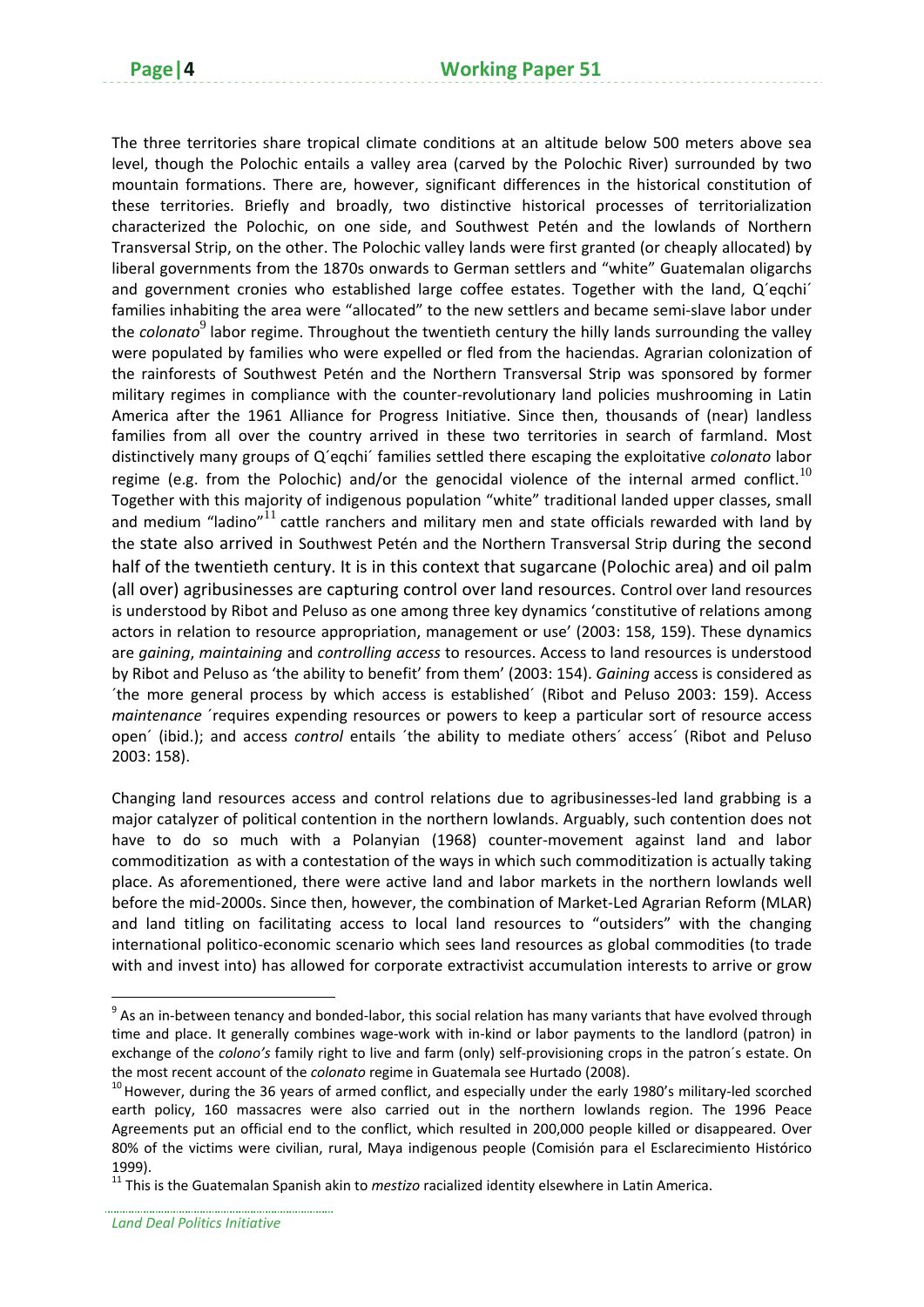## **Contemporary land grab‐driven agrarian change from a multiple Page|5 politics perspective**

in the northern lowlands to exploit land resources and (only the necessary) labor to turn them into tradable goods. In order to better understand some of the major sources of current unrest among Q´eqchi´ lowlanders it is worth outlining here a series of critical dynamics within the political economy and ecology of changing land resource access and control relations following the expansion of sugarcane and oil palm plantations. A task to be performed considering that these sources of discontent are not static but patterning and patterned by the very politics of contemporary agrarian change. Arguably, then, current Q´eqchi´ lowlanders´ unrest is rooted in historically constituted and interrelated agrarian, socio‐ecological and ideological‐political grievances, as well as in those emerging from the 'terms of incorporation'<sup>12</sup> to the new extractivist relations of production.

Agrarian grievances arise from changing land resource access and control relations resulting in both changes and stability in property relations. In discussing grievances related to changing land property relations it is worth pointing out that there are two main types of landless families in the northern lowlands. The main one is composed of second and third generations of the 1960s settlers. The second type includes families who recently lost their land. An estimated 11 per cent of the rural households from the investigated areas in the northern lowlands lost their land tenure rights between 2000 and 2010 (Alonso‐Fradejas 2012: 518). At least three causes of popular discontent should be pointed out here. First, most Q´eqchi´ peasant families received a meager payment for their land which neither allowed them to boost a non-farm livelihood nor to regain access to land. Corporate interest in farmland in the context of a legally closed agrarian frontier by the National System of Protected Areas is raising land prices on a weekly basis (ibid.). Second, land use change analysis between 2005 and 2010 shows that as much as 23 per cent of the lands used for oil palm production in 2010 were used by small cultivators to grow staple foods in 2005 (ibid.: 516). And last, but not least, an acute feeling of deception was experienced by some (betrayal for others) with the state as a provider of land tenure security; all corporately‐grabbed peasant plots were formally titled by the statal Land Fund (FONTIERRAS). As such, the Business Manager of Naturaceites S.A, one of the leading oil palm agribusinesses in Guatemala, makes clear that `land acquisitions, at least by us, have always been *legal*. If the transaction is *legal* I do not see any problem. We have the *right* to buy. Now, when acquiring land we must be very sure that there are no problems at all with the land title´ (quoted in Hernández 2012, stress added). Similar narratives depicting dispossession as a legal, simple market transaction abound in oil palm and sugarcane agribusinesses´ legitimating discourses with regards to land deals. Though enticing, such narratives should not be taken at face value. Legal and "voluntary" dispossession is often augmented by violent mechanisms, ranging from coercion, through intimidation and threatening, to direct aggression (issues to which I will come back below). Suffice to say here that half of the surveyed male heads‐of‐household who lost their land between 2000 and 2010 and did not work for an oil palm/ sugarcane agribusiness in 2010 said they were "forced" to sell their land (another third said they sold it because it was "useless for farming" and the rest because they were "highly indebted") (Alonso‐Fradejas et al. 2011: 77).

"Useless" farmland and high indebtedness as reasons to give away the land are very telling of another agrarian source of grievances among Q´eqchi´ lowlanders. These are rooted in a synergetic interrelation among freehold land tenure, high indebtedness and decreasing agricultural productivity in the northern lowlands land grabbing milieu. On the one hand, private, individual land property rights endorsed by FONTIERRAS might have augmented peasants´ abilities to access formal credit. Banks´ interest rates ranging from 18 to 26 per cent, per year (usurers' rates were as high as 120 per cent in 2011) have, nonetheless, either inhibited peasants from applying for credit or led them to losing their land entitlements used as collateral when unable to cope with debt. On the other hand, the generalized shift towards individual land ownership has drastically reshaped Q´eqchi´

<sup>&</sup>lt;sup>12</sup> Ranging from advantageous to adverse terms and conditions of people's incorporation to a new regime of accumulation (Du Toit 2004: 1003)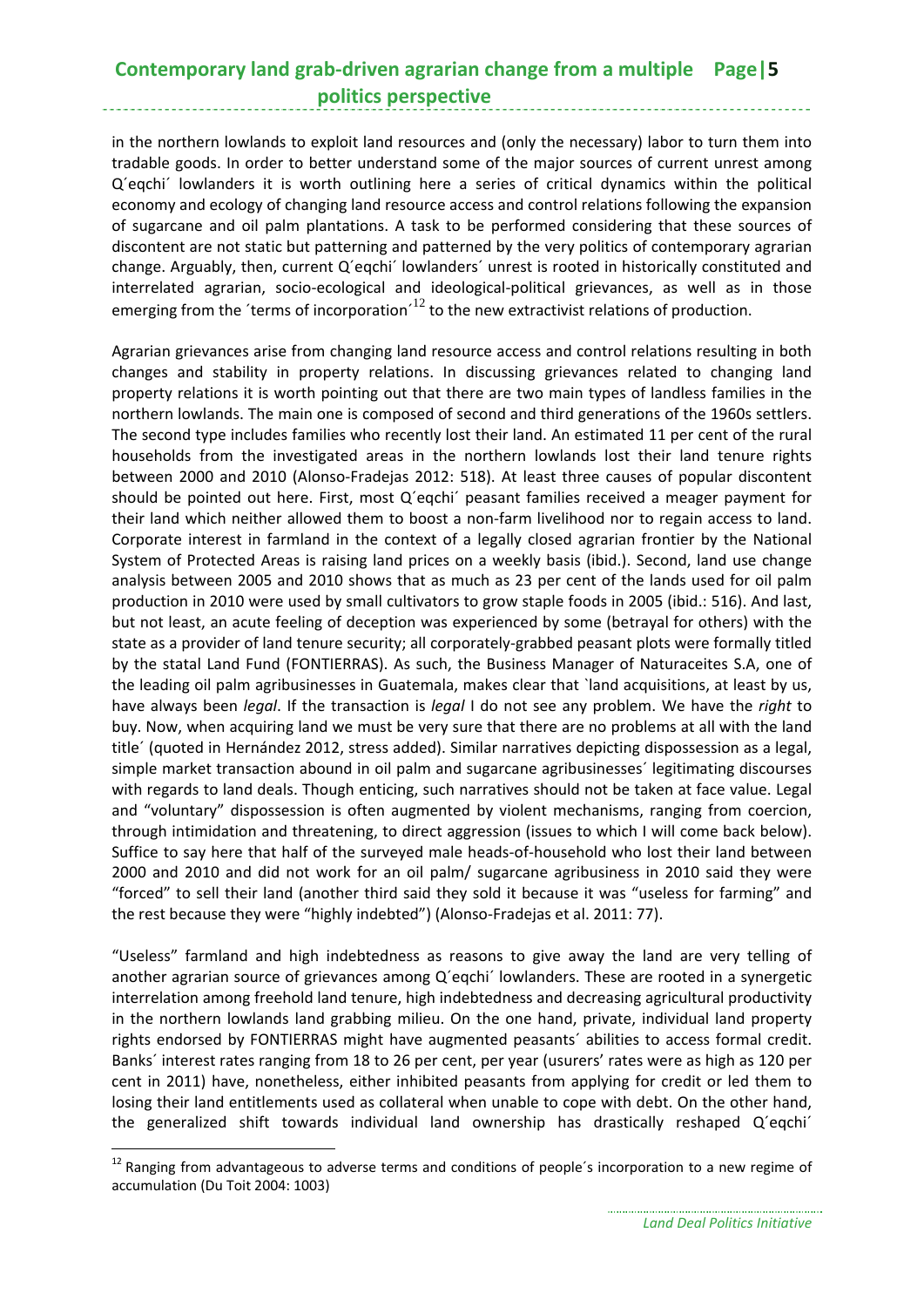lowlanders´ system of swidden farming. Freehold land tenure has usually contributed to a shift from the communal allotment of farmland to every family on the basis of their reproductive needs to community farmland being distributed in a series of family‐owned, fixed (in time and space) plots. As a result, almost eight out of ten Q´eqchi´ households in the northern lowlands have been forced to move from a socially, culturally and agro-ecologically sound traditional swidden farming system (Grandia 2012, Grünberg et al. 2012, Alonso‐Fradejas et al. 2011) to a more intensive farming system suitable for the new property regime.

Changing land‐ and water‐scapes due to corporate oil palm and sugarcane plantations expansion is a major source of socio‐ecological grievances. Land use change analysis also shows that 27 per cent of the lands used for oil palm production in 2010 were covered under rainforest in 2005, while 1 per cent were wetlands and 38 per cent natural pastures (Alonso-Fradejas 2012: 516). Rivers are diverted to irrigate plantations and, together with other fresh water sources, are contaminated with sugarcane mill vinasses, oil palm mill effluents and diverse petro-chemical inputs (Alonso-Fradejas et al. 2011).

Another major source of discontent and grievances is of a cultural nature. As expressed by a Q´eqchi´ middle aged peasant man from Sayaxché village, ´we the Q´eqchi´ people are facing a major problem. Our thinking is being dominated, as well as our minds and beliefs. This is the outcome of the thinking of the big, rich people who want to dispossess us of our lands once again´ (group meeting, March 2010). Indeed many Q´eqchi´ lowlanders feel outraged to realize they are losing what was so hard to achieve for them and their elders. That is, fleeing bondage and war to (re)constitute themselves in swidden farming communities in relative isolation from traditional landed upper classes and the state.

Finally, there is also widespread discontent among many Q´eqchi´ lowlanders who either sold their lands to become agribusinesses employees, or grow oil palm in their plots to become contractfarmers. On one side, actual employment opportunities were less than envisaged. Oil palm and sugarcane plantations in Guatemala's northern lowlands generate far fewer jobs than peasant farming systems. Oil palm requires 52 working days per hectare per year and sugarcane 36, as opposed, for instance, to the two yearly maize harvests which requires 112 working days, or chili 184 (Dürr 2011, in Alonso‐Fradejas 2012: 521). On the other side, many of those who were incorporated in any way into the agribusinesses´ relations of production feel they were adversely incorporated (Du Toit 2004), either as plantation laborers (see Hurtado and Sánchez 2011, and Alonso‐Fradejas et al. 2011) or as contract farmers (Alonso‐Fradejas 2012: 520).

Overall, such multiple and problematic dynamics involved in the political economy and ecology of contemporary land grabbing by oil palm and sugarcane agribusinesses result in growing difficulties for many to make ends meet. Agrarian, socio‐ecological and ideological‐political grievances, as well as those derived from adverse incorporation to the new extractivist relations of production, all contribute in many Q´eqchi´ lowlanders' feeling that their material and ideological ´subsistence minimums´ (Scott 1976) are being violated by oil palm and sugarcane agribusinesses. This feeling is amplified by the narrowing or breaking‐off of inter‐class reciprocity mechanisms (Thompson 1971, Scott 1976) which if anything allowed for the continuous (re)negotiation of minimum material survival standards between non‐indigenous landed upper classes and Q´eqchi´ *rural classes of* labor.<sup>13</sup> As argued by Don Pedro Sub,<sup>14</sup> an elder Q'eqchi' man and former landless laborers' movement leader:

 $13$  Defined by Bernstein as comprising all those who 'have to pursue their reproduction through insecure, oppressive and increasingly 'informalised' wage employment and/or a range of likewise precarious small‐scale and insecure 'informal sector' ('survival') activity, including farming; in effect, various and complex combinations of employment and self‐employment´ (Bernstein 2010b: 73).

*Land Deal Politics Initiative*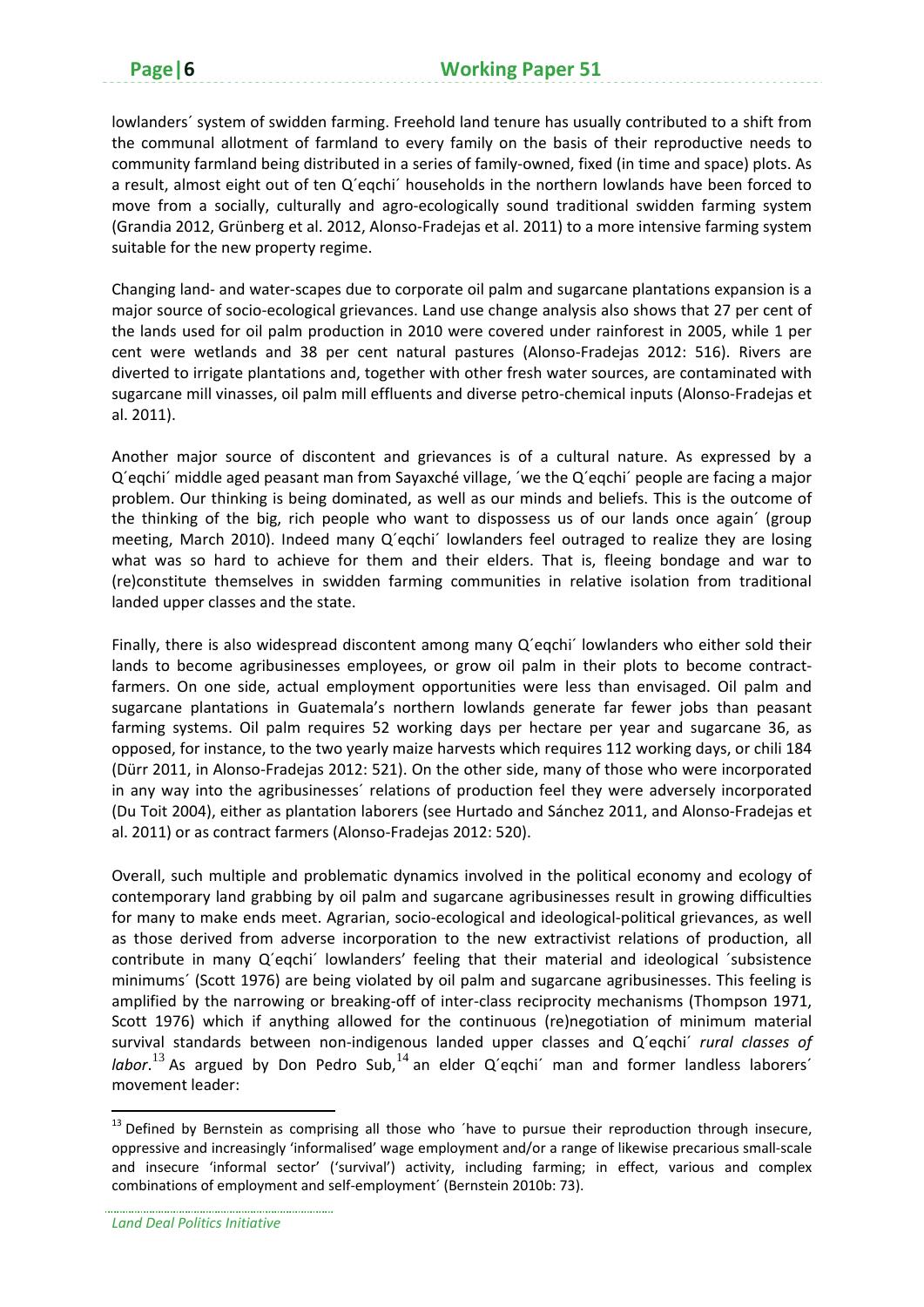*Sometimes I wonder if we have really advanced at all. As colonos in the coffee state the Patron would squeeze our very last strengths out of us making us work for almost nothing. But still we would always have a patch of land to grow our maize. If something went wrong with our harvest he would never let us starve or die of a simple cold. He looked after us because he needed us. Now we are free laborers, they say. Free to starve and beg, I say. Now the rich people do not care about us anymore. We are expendable for them now.*

Interview in Panzós village, November 2007

There are at least two things worth commenting on Don Pedro´s striking but not so uncommon statement. First, it resembles Bernstein's fundamental 'agrarian question of labor'. That is, 'what if the forms of capitalism, including industrialization […] in the South today are incapable of generating sufficient, and sufficiently secure, employment to provide 'a living wage' to the great majority?' (2006: 13). This is a key issue in dealing with current politics of agrarian change in Guatemala, which Li (2010) also puts forward in the case of contemporary rural Asia. She, like Don Pedro, addresses the problematic from a Foucaultian perspective to argue that ´the large unemployed (or precariously so) populations are in fact '"surplus" to the requirements of capital accumulation´ (Li 2010: 67). Second, Don Pedro´s and similar perceptions are rooted in historically constituted subsistence levels among Q'eqchi' lowlanders. These living memories are generally linked to recent experiences as immigrant settlers in self‐managed farming communities and to experiences with the *colonato* labor regime in traditional estates. In this regard, many elder Q'eqchi' participants' responses in individual and group interviews coincide with those of Don Pedro in that even though patron-client types of relations under the previously dominant *colonato* labor regime in traditional estates were exploitative and often humiliating, they still allowed for negotiating with the patron the minimum requirements for the biological reproduction of the family. Even wage and labor conditions of "autonomous" peasants who would eventually work for traditional estate owners were based upon such (if not celebrated at least tolerated) moral economic arrangements. Things have changed, though, under current the hyper‐commodified and more impersonal flexible labor regime enforced by oil palm and sugarcane agribusinesses. Wages, labor arrangements and conditions are standardized by absentee owners. This makes it almost impossible to negotiate subsistence minimums, at least in previously conducted forms.

Of course, besides being constituted throughout Q´eqchi´ peoples´ history, subsistence minimums are differently experienced by different subjects and social groups. Multiple positionings in terms of class, gender and generational attributes and their intersections are prone to multiple interpretations of what ´subsistence´ is and where its (minimum) threshold stands. For instance, Q´eqchi´ food growers (landed or not, part‐time laborers or not) show not only higher standards but also higher satisfaction levels of their reproduction needs in comparison to non-farming Q'eqchi' rural laborers (Alonso‐Fradejas et al. 2011: 117). Poorer Q'eqchi' women tend to include access to drinking water, firewood, housing materials and medicinal plants as minimum requirements for subsistence (ibid.) more strongly than less-poor women and men in general and, Q'eqchi' elders consider free access to and respect for sacred places as fundamental, while Q´eqchi´ youngsters of different genders and classes consider important access to information technologies and show, generally, more urban living standards (see also Grandia 2012, and Grünberg et al. 2012).

Conducts are more difficult to conduct, or government more difficult to exercise, when the material bases of exploitation and the political and ideological practices of dominance are perceived as violating subsistence minimums. Arguably, such differently experienced but often vital grievances,

 $14$  His real name is quoted here, attending to his own request.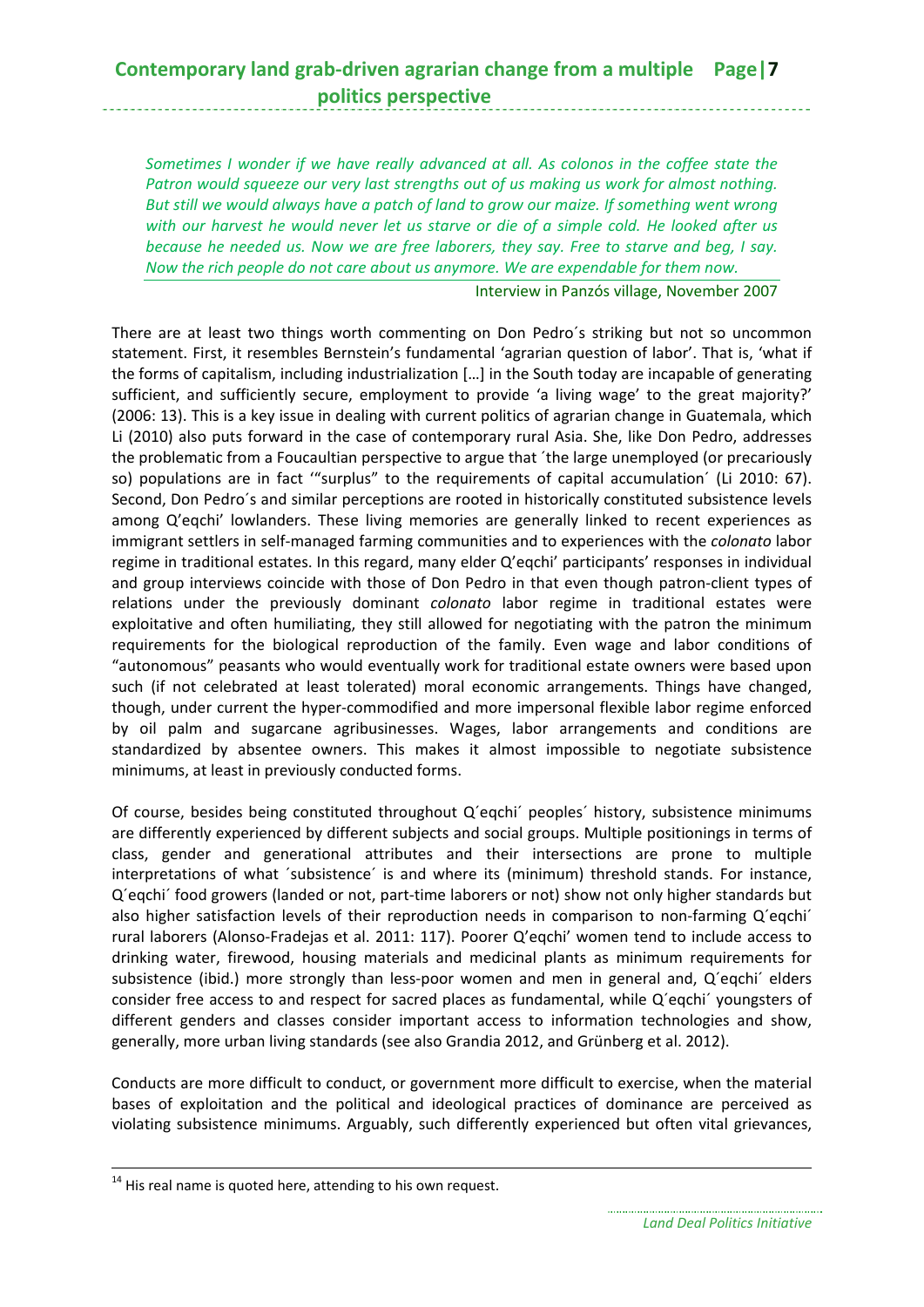and the difficulties to deal with them, are leading many to make of their unrest a practice of resistance.

### **3 Q´eqchi´ lowlanders´ practices of resistance**

Resistance practices are neither an ideologically clear-cut process nor a univocal path towards successful counter‐hegemony by subordinate classes, genders, ethnic or generational groups. Resistance is rather a complex and often messy dynamic prone to multiple interventions (at different scales and places) and tensions (among/ between, across and within contending parts) which may boost, transform, or even neutralize resistance temporarily or perpetually.

Thus, among multiple resistance practices of material and ideological nature I will concentrate here on both, ´everyday´ and militant, collective (or at least coordinated) struggles to defend, reclaim or gain access to and control over land resources as means of production and/or as territory. I will explore, first, the way Q´eqchi´ lowlanders´ unrest is *framed* through ´shared understandings and identities that justify, dignify and animate collective action` (Tarrow 1998: 21). I will then give an account of ´everyday´ and militant *repertoires of contention*, that is, ´the ways that people act together in pursuit of shared interests´ (Tilly 1995, in Tarrow 1998: 30).

### *3.1 Resistance to landgrabbing as defense of territory*

A brief and deliberately reductionist historical account of (broad) master frames of contention in rural Guatemala, if not from colonialism and the liberal revolution of 1871 then at least from the mid-twentieth century onwards, is helpful to better understand Q'eqchi' lowlanders' (among others') master frame of contention nowadays. During war times (1962-1996), and arguably since the early twentieth century, the historical‐political subject in Guatemala was constituted by masses of urban and especially rural poor working classes. Peasant organizations of national scope, imbued by and linked to a range of socialist guerillas or to the liberation theology doctrine of the Catholic Church (or to both), framed their struggle as a land‐to‐the‐tiller redistributive land reform as part of the broader strife for the popular take‐over of state powers and the instauration of socialism. Many of these organizations have disappeared, but others still remain active and will be referred to here as "historical‐militant" (national) peasant organizations. An incipient (and still so) urban proletariat was put at the vanguard of the revolutionary struggle and claims specific to indigenous peoples, (rural) women and youth (among others) were conditioned by revolutionary success even though the ranks of insurgency included subjects with all these different attributes.

Neoliberalism was forged and enforced in Guatemala almost a decade before all Peace Agreements were finally signed in 1996, and the impacts of Washington Consensus´ liberalization, privatization and deregulation were already a major source of grievances among (rural) classes of labor. The 1992 National Peasant Congress echoed the problems of unfavorable terms of (agricultural) trade and the dumping of cheap, subsidized corn from the USA, but (rural) democratization was the major issue at stake. 1992 was also the 500<sup>th</sup> anniversary of the Spanish invasion of the Americas and the year Rigoberta Menchú, a Maya‐Quiche woman and at the time still member of the national militant peasant organization *Comité de Unidad Campesina* – CUC – (Committee of Peasant Unity), was awarded the Nobel Peace Prize. By this year, and after the worst scorched-earth massacres were held by the military during the eighties, $15$  popular expectations of the success of the revolution vanished. Peasant organizations and others framed their contention as a *struggle for life* (*lucha por*

 $15$  In a historic but yet unfinished trial, one of the most influential army Generals at the time, Efraín Rios Montt, was convicted by a Guatemalan Court for Genocide and Crimes against Humanity on May 10, 2013. Ten days later, the Constitutional Court decided to undo the guilty verdict and the new trial court expressed unavailability until April 2014 (http://www.riosmontt‐trial.org/, accessed on June 7, 2013).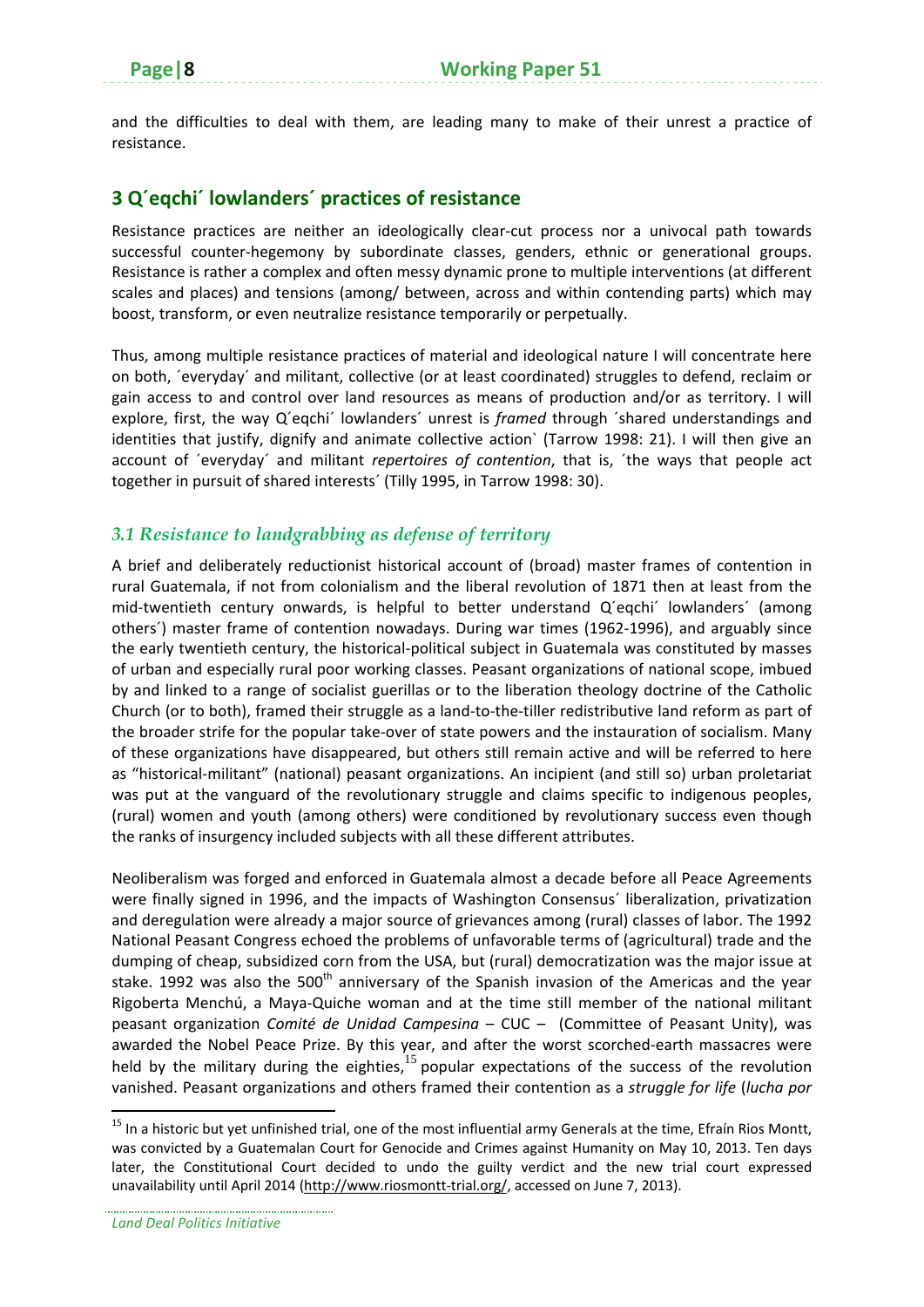## **Contemporary land grab‐driven agrarian change from a multiple Page|9 politics perspective**

*la vida*) where respect for human life and integrity, and people´s civil and political rights, were at the forefront.

It was only after the peace agreements were signed in 1996, and in the context of deepened neoliberalization, that national militant peasant organizations embraced food sovereignty as the master frame of their struggle against the ´corporate food regime´ (Friedmann and McMichael 1989) accompanying neoliberal globalization. The food sovereignty paradigm was put forward by the transnational agrarian movement La Vía Campesina in the 1996 World Food Summit organized by the FAO. Since then, the meaning of food sovereignty has evolved to include not only "peasant" interests and worldviews but also those of fisherfolks and pastoralists as well as those of indigenous peoples and rural women and youth more broadly (See Desmarais 2007 and the February 2007 Nyeleni Declaration on Food Sovereignty http://www.nyeleni.org/IMG/pdf/DeclNyeleni‐en.pdf). Such a broadening of the food sovereignty concept is accompanied (and arguably influenced) in Guatemala by growing organizational expressions of indigenous peoples, rural women and youth (among others), which were either newly formed or resettled in the country´s politics arena after years of clandestine activity or working from exile.

From the mid-2000s onwards, and in the context of what I name (in the absence of a fancier and less formulaic definition) the new extractivist accumulation and governmental project in Guatemala, rural peoples are adding to the problems derived from the workings of commodity and credit markets´ *invisible hand* those related to its v*isible fist*. In other words, to the marginalization of the peasantry (and of small cultivators more broadly) from food, commodity and credit markets during the previous period of orthodox neoliberalization it is now added their marginalization from land and labor markets as rural classes of labor and from territorial land resources as peoples.

It is therefore in this context of converging, interrelated and historically constituted agrarian, socioecological, ideological‐political and economic grievances that resistance is increasingly framed as a defense of territory. Even if the concept is not necessarily "new", it is within the current cycle of contention against the extractivist path of agrarian change and territorial restructuring that defense of territory is given broader political meaning by grassroots collectivities. Indeed, one of the constitutive and most distinctive features of this frame of contention is that it has been put forward in the national political arena from below. There are, of course, leaders and ideologues actively shaping the concept discursively. But they are generally grassroots voices and usually accountable to a nearby, broader collectivity. It is from them, and from there, that national militant peasants, indigenous rural women´s and youth organizations adopt the concept. The significance of self‐ representation in framing contention was arguably advanced in Guatemala by peasant organizations embracing La Via Campesina´s pathbreaking slogan "not about us without us". But as I will further discuss below, it will be now that self-representation is strategically enshrined as a sine qua non condition of the struggle in defense of territory. In the case of many Q'eqchi' lowlanders selfrepresentation in defense of territory is underpinned by their collective identity as *R'al Ch'och* (Sons and Daughters of the Earth). This ethnic identity, which is strongly linked to a particular peasant class identity, gives outstanding importance to a respectful and reciprocal relationship with Mother Earth (see Ybarra 2011, and Grandia 2012). Framing resistance in this way, as *R'al Ch'och* indigenous‐ peasants in defense of territory, dignifies, encourages and justifies Q´eqchi´ lowlanders´ collective action around aforementioned material and ideational grievances.

### *3.2 Repertoire and forms of contention in defense of territory*

Tilly understood the repertoire of contention ´as the whole set of means that a group has for making claims of different kinds on different individuals or groups´ (1986: 4, in Tarrow 2012: 222). There are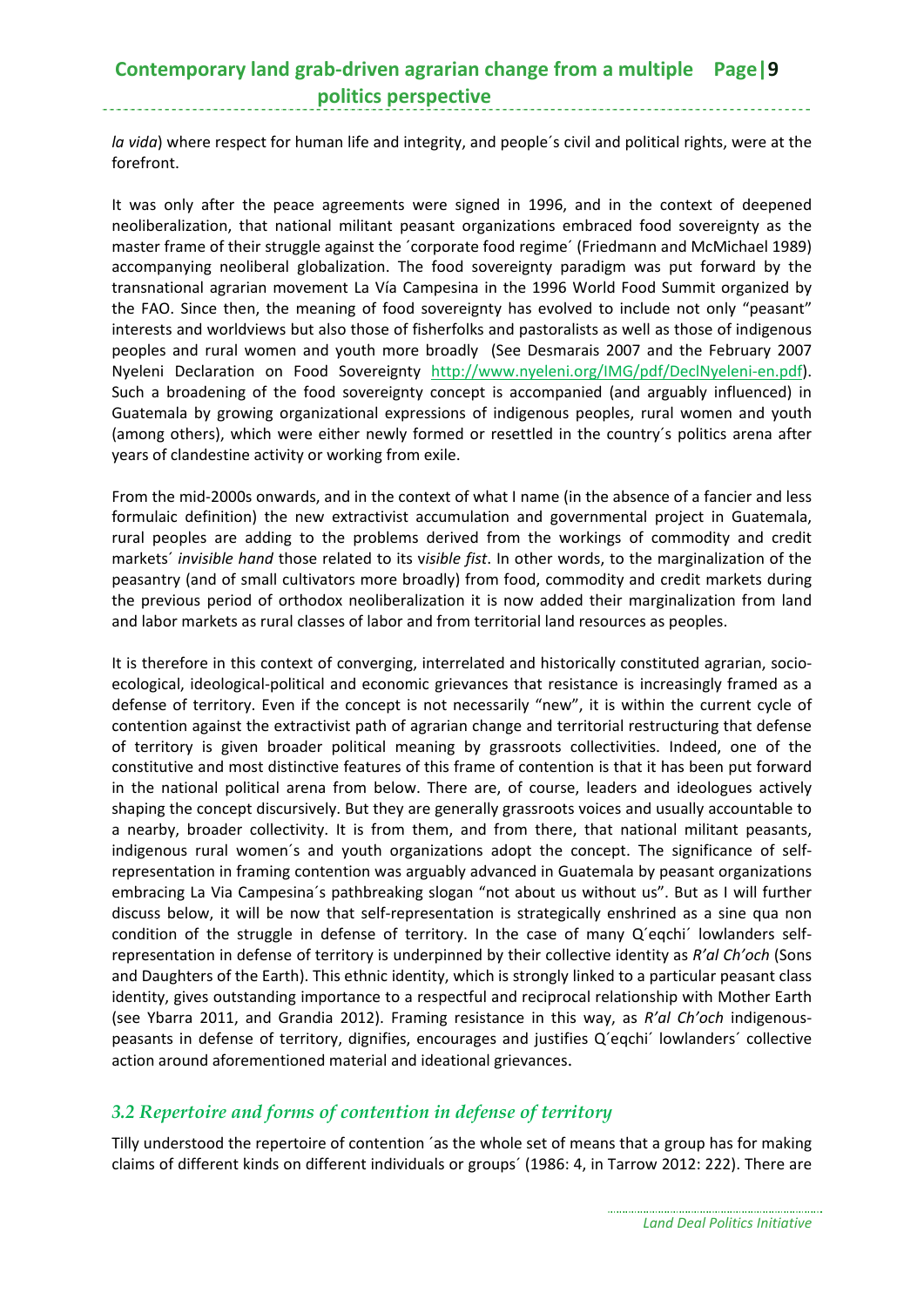multiple "groups" currently involved in the contentious politics of agrarian change and territorial restructuring in Guatemala. Following my line of argumentation I will deal here with the repertoire of contention deployed by different Q´eqchi´ lowlanders´ groups within and across communities and grassroots organizations alone or together with diverse national militant organizations and other civil society groups part of rural social movements. For Tarrow, social movements are 'those sequences of contentious politics that are based on underlying social networks and resonant collective action *frames*, and which develop the capacity to maintain sustained challenges against powerful opponents' (1998: 2, stress added). But as Tilly remarks, ´social movements are a particular, historically discrete form of organizing contention and not the be-all and end-all of contentious politics´ (2004b, in Tarrow 2012: 222). Accordingly, I will outline here both overt militant forms of resistance and low‐profile everyday forms of resistance informing the (general) repertoire of contention against dominant extractivist forces in the northern lowlands.

Scott understands everyday forms of resistance broadly as 'the nearly permanent, continuous, daily strategies of subordinate rural classes under difficult conditions´ (1986: 22). As such, they can be read as neither confrontational nor conventional kinds of coping strategies for many Q'eqchi' lowlanders with governable space‐making efforts of corporate and state actors. Besides widespread gossiping and criticism about the agribusinesses in trust networks, it is worth mentioning four other recurrent forms documented since 2006 among different groups, villages and areas in the northern lowlands. The first one is a group walking off work in the plantations without prior notice or justifications whatsoever. When consulted about why they made such a decision, a common answer was that ´foremen and engineers should know why´. In some cases (Sayaxché, Ixcán and Chisec) the reason was unfulfilled promises of the oil palm companies to support the local school or to repair the roads. In other cases (Fray Bartolomé de las Casas and El Estor) reasons were more related to offenses by foremen (Alonso‐Fradejas et al. 2011: 161). There are also cases (in Panzós, Ixcán and Chisec) where a tacit agreement exists among community members to not work in a plantation (ibid.). The second form of everyday resistance identified is also linked to labor grievances. In alleviating exploitation levels in plantation work, foot-dragging and (whenever possible) reporting more work than actually performed are also common strategies all over the northern lowlands (Hurtado and Sánchez 2011, Alonso‐Fradejas et al. 2011). However, foot‐dragging among workers from Ixcán and Chisec villages laboring for the oil palm agribusiness Palmas del Ixcán S.A reached sabotage dimensions. The President of the oil palm contract famers' association reported how full sacks of agro-chemicals were directly buried instead of applied, and how plantation drain canals were dug only nearby the roads through which foremen pass by supervising the works, but not further inside (interview in Chisec village on July 16, 2013). According to this interviewee, such practices almost drove the company to bankruptcy and resulted in workers from these villages no longer being hired in retaliation. The third form of everyday resistance has to do with a wave of arsons in two distinct and faraway areas of the northern lowlands. The first broke out around 2006‐ 2007 in Southwest Petén area. A series of "accidents" by food cultivators while burning the fields to get them ready for farming resulted in nearby oil palms being burned. When questioned, Q´eqchi´ community members always attributed such incidents to negligence. However, oil palm agribusinesses have sued the owners of the land plots from where the fire extended to their plantations charging them US\$ 1,875 for each mature oil palm burned.<sup>16</sup> This outraged suedpeasants and their neighbors who, in many instances, found no other option than selling or giving away their land to the oil palm companies as payment (group meetings in two different hamlets, Sayaxché village, May 2010). Similarly, fire used to prepare fields for farming in The Polochic area spread in 2007 and 2008 to adjacent sugarcane and oil palm plantations with similar outcomes. The only difference was that in the Polochic area maize cultivators were just leasing land and the payment had to be done through free labor for the companies (inter‐community meeting in Panzós village, October 2008). Finally, a recurrent everyday form of resistance by Q´eqchi´ women from

<sup>&</sup>lt;sup>16</sup> The official monthly minimum wage in Guatemala in 2006 was US\$ 190 (Alonso-Fradejas et al. 2011: 45).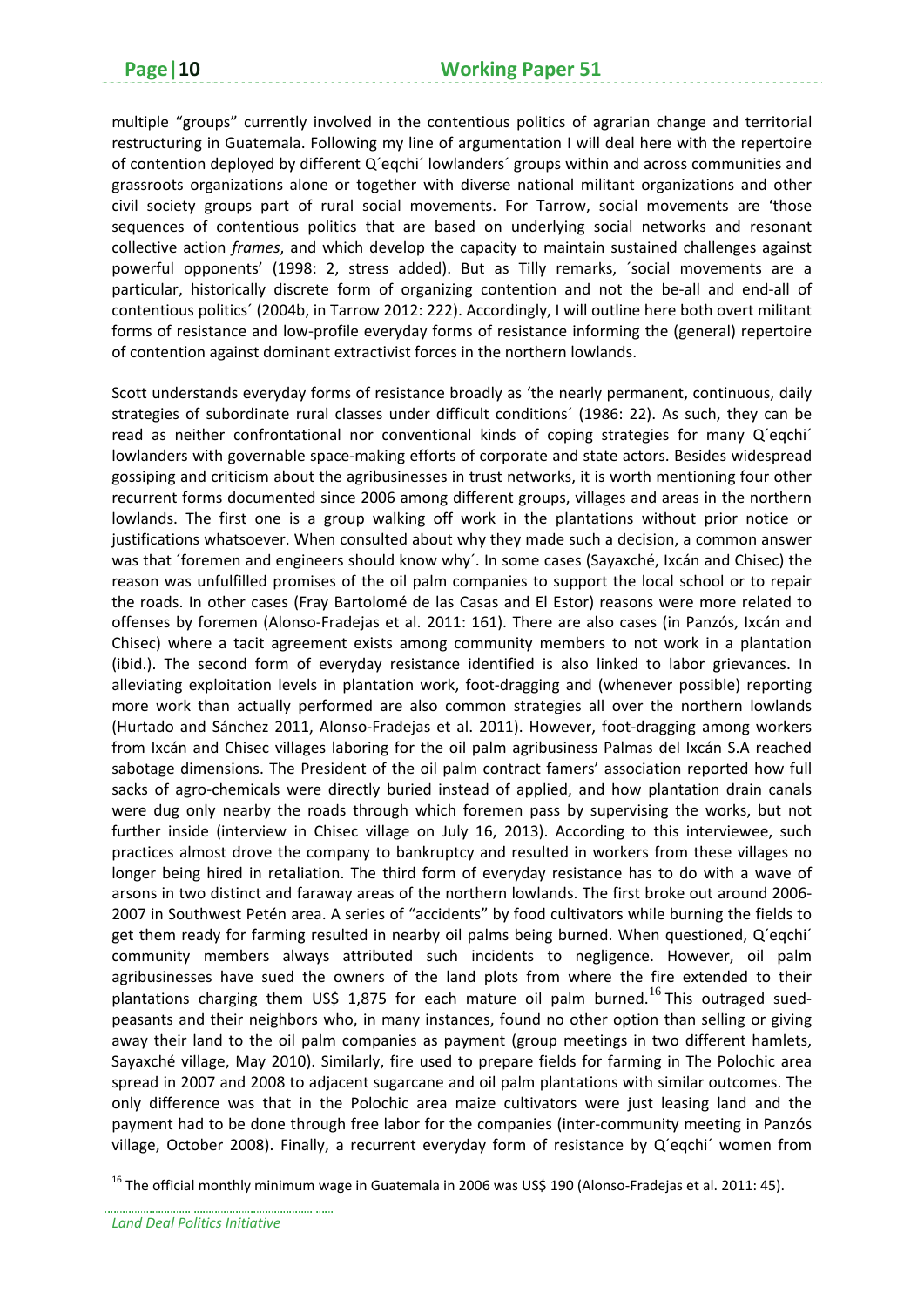## **Contemporary land grab‐driven agrarian change from a multiple Page|11 politics perspective**

different villages has been to hide the land title away from their partners to complicate the sale of the family plot (reported in meetings with women representatives of women associations from Fray Bartolomé de las Casas, October 2009; Ixcán, December 2009; and in Chisec, December 2009). Even though individual land titles are registered by FONTIERRAS in the name of both heads‐of‐household (when existing) it is usually men, indigenous or not, who have the last word about land deals. Indeed, 86 per cent of the total female heads‐of‐household who lost their land until 2010 never gave their consent to sell the family plot (Alonso‐Fradejas 2012: 519).

Scott also stated how everyday forms of resistance ´at times of *crisis* or *momentous political change* may be complemented by other forms of struggle which are more opportune. [Everyday forms] are the stubborn bedrock upon which other forms of resistance may grow´ (1986: 22, stress added). And this is exactly what has been at stake throughout the northern lowlands. Everyday forms have been complemented by and/or scaled‐up towards more confrontational and organized forms of defiance. In July 2012, the Guatemalan Secretary of Agrarian Affairs reported ´1,214 cases of unresolved agrarian conflicts in the country (involving) 1,000,055 peasants claiming rights over 338,935 hectares of land´ (*Prensa Libre* September 4, 2012). These are only "officially registered" conflicts, so not all conflicts are included. Figure 2 below shows how 76.4 per cent of the conflicts reported by the Secretary concentrate in the territories facing extractivist dynamics of agrarian change and territorial restructuring.

**Figure 2: Geographical location of the 1,214 agrarian and environmental conflicts registered by the Government of Guatemala in 2012**



Source: Based on Government of Guatemala (http://portal.saa.gob.gt/ accessed on July 25, 2012). Besides everyday forms of resistance, then, lowlanders´ repertoire of contention in defense of territory includes organized strategies in the economic, legal, political and symbolic realms. As argued by one Q´eqchi´ ideologue of the struggle in defense of territory, the strategic interest of this frame of contention lies in ´moving from practices of cultural resistance to the full exercise of collective rights in the territory´ (Q´eqchi´ lawyer and current Member of Congress, in APROBASANK´s workshop in Guatemala City, June 26, 2013). In this way, ´any third party, for instance the Ministry of Food and Agriculture, an oil palm company or a conservation NGO, needs to

*Land Deal Politics Initiative*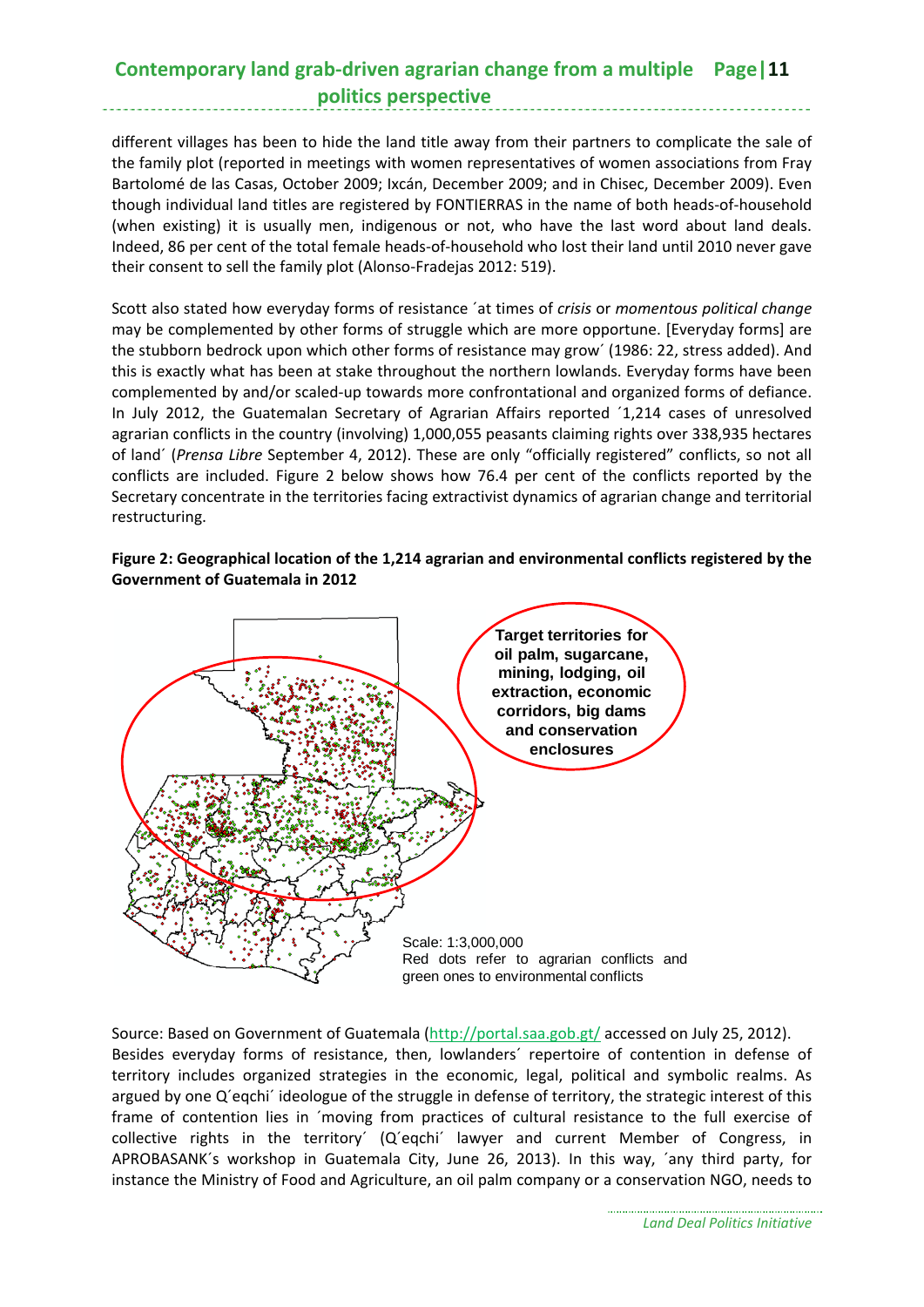negotiate with a collectivity, which we envisage primarily as the *community,* represented through its own organizational and representational forms, and not with individuals´ (ibid.). Such a claim is founded in disappointing experiences of Q´eqchi´ lowlanders, APROBASANK, the Social Pastoral of the Catholic Church and many other organizations supporting land titling under the auspices of World Bank‐designed and financed Market Led Agrarian Reform and land titling programmes. These negative experiences contributed to reframing the narrower (private) ownership route towards "land tenure security" as the more encompassing defense of territory route towards ´the juridical‐ political status as subjects of collective rights´ (as put forward by the Q´eqchi´ grassroots organization APROBASANK in the aforementioned workshop). Accordingly, the repertoire of contention is also moving from strategies to secure Q´eqchi´ lowlanders´ property rights to strategies to secure their access to and control over land resources as means of production and as territory. In fact, the latter include the former and go well beyond them. Defense of territory entails a multiple repertoire of contention addressing both more defensive strategies to *maintain* access to and control over land resources, as well as more offensive strategies to *gain* access and for *repossession*.

Regarding, first, the repertoire and forms of contention to maintain access to and control over land resources it is often argued by leading ideologues and grassroots organizations that forcing the state to formally recognize Q´eqchi´ communities as subjects of collective rights is a relatively simple ´juridical juggling´ (Q´eqchi´ lawyer and member of Parliament and APROBASANK, workshop in Guatemala City, June 26 2013). But as they have come to realize, such recognition is of little use without a strong, ideologically clear grassroots organization and a vibrant economic system. Thus, the repertoire of contention against dispossession among many Q´eqchi´ lowlanders, especially in the Northern Transversal Strip and Southwest Petén areas, includes strategies for community self‐ determination in political, regulatory and economic realms. That is, on the one side, the creation and/or strengthening of community systems to govern land resources, community politics and justice. Many Q'eqchi' (but also non-indigenous) grassroots forms of contention against corporate dispossession in the northern lowlands involve the refusal to give right of way through community lands to sugarcane and/or oil palm agribusinesses' trucks, machinery or laborers, as a response to the same practices of the agribusinesses. But most often, Q´eqchi´ lowlanders attempt to resist dispossession by counter‐ruling individual freehold land entitlements through the banning of any kind of land deal with cattle ranchers or corporate agents (see below). A communal deed usually works as a transcript to "formalize" the agreement and to make it legible to outsiders. For instance, a communal deed from a hamlet in Sayaxché village states: ´In communities where companies are already there they do not respect people´s freedom…they privatize all that is indigenous peoples´ patrimony […so they agree] nobody is going to participate in land deals´ (community deed number 19-2007). In other cases, communal government institutions prevent community members from lending or leasing land to those who sold their land to a rancher or a corporate agent without a community-sanctioned valid reason, or without offering it first to other community members. The case of a hamlet from Ixcán village is a good example. A member of the community sold his land (individually titled) to an agent working for the oil palm agribusiness Palmas del Ixcán S.A., but the community did not recognize the transaction as legitimate. On May 2008 community authorities met with the Guatemalan Ombudsman representative, Palmas del Ixcán representatives, the corporate agent and the community member who sold the land. Communal authorities argued for 'the noninterference of Palmas del Ixcán in community affairs or territory´ as a sign of respect for their memories of ´subjugation as colonos in the haciendas´ and for ´the relevance for us to defend a piece of land which cost many lives to achieve´. Palmas del Ixcán S.A finally agreed not to expand its plantations within the community´s territory (Ombudsman office deed of May 19, 2008 and group meeting in the community on December 2009). Similar practices, resembling Wolf´s (1957) closed corporate Meso‐American peasant communities of the 1950s, include that of not accepting as a new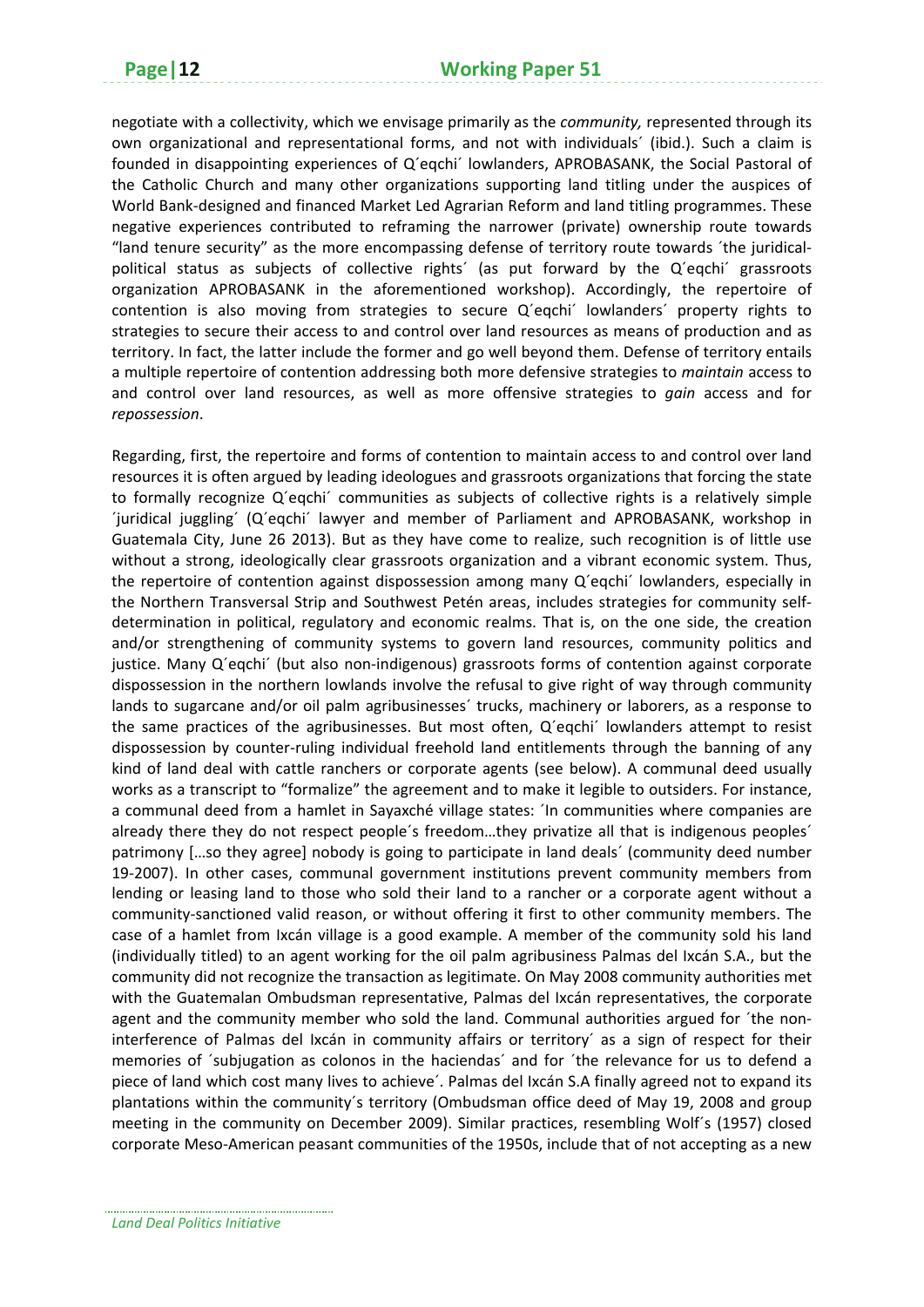#### **Contemporary land grab‐driven agrarian change from a multiple Page|13 politics perspective**

community member anyone known to have voluntarily sold his or her land before, and that of expelling from the community anyone who violates these kinds of agreements.

Notwithstanding, this counter‐ruling is seldom effective in steering the conduct of communitarians with state-endorsed, individual freehold rights over land when aforementioned reasons for peasants to engage in land deals are not addressed. This is why, on the other side, the repertoire to maintain access to and control over land resources entails the development and/or strengthening of sustainable economic alternatives. In the context of Q´eqchi´ lowlanders these are usually focused on farming. It was previously mentioned how individual land ownership has forced Q´eqchi´ swidden farmers to shift to a more intensive farming system suitable for the new property regime. Agricultural intensification has been pursued by corporations and governments alike trough increased dependence on expensive petro-chemical inputs. Evidence from soil analysis (Mingorría and Gamboa 2010: 51) and pioneering low external input agricultural practices (AVSF and SANK. 2011) show, however, that the key towards enhanced productivity in the organic manure-lacking karstic soils of the northern lowlands lies less in a new "Green Revolution miracle" than in the ability of the household to divert higher amounts of human workforce towards the agro‐ecological intensification of the farm. With a financially weakened (and usually politically unwilling) state to support this strategy, a form of contention in the productive front lies in "*Campesino a Campesino*" (Farmer to Farmer, see Holt‐Giménez 2006) agroecological knowledge exchanges. These are carried out mainly in the Northern Transversal Strip and Southwest Petén areas with support from grassroots organizations, a few (inter)national NGOs like *Agronomes et Vétérinaires Sans Frontières* France (AVSF), The National Network for the Defense of Food Sovereignty in Guatemala (REDSAG in its Spanish acronym), the Social Pastoral of the Catholic Church, and some scholars and progressive government officials. A closely related struggle is that for increased control over local food markets in search of more favorable terms of trade. Two good examples are the "Agroecological Market" in Sayaxché Village, promoted by grassroots associations supported by the Social Pastoral of Petén (though it has not been active in 2013), and the "Peasant Markets" promoted by APROBASANK and the "Maya‐Q´eqchi´ Farmers Federation" (FAMA) running twice a week in Chisec and Raxruhá and where only direct producers are allowed to trade their products. It is in these ways the food sovereignty frame is mutually constitutive with the defense of territory.

The repertoire of contention in defense of territory also includes struggles to *gain* access to land resources and for *repossession*. These involve generally young (but not only) Q´eqchi´ lowlanders willing to lead a relatively more autonomous livelihood as food cultivators and many families who lost their land. Struggles to gain access to land resources and for repossession are generally of organized character and often confrontational. They are basically inherited from decades of struggle for a redistributive land reform aimed at "taking back the land". Among current struggles for *repossession* there are two worth commenting here for its nature and forms of contention. Both are located in the Northern Transversal Strip area. The first one is that of a community from Fray Bartolomé de las Casas village which had its land titled by the state in 1981, long before the Market Led Agrarian Reform was implemented by FONTIERRAS. Around 20 hectares of community land was seized by a large cattle rancher in the late 1990's and since then community representatives have been complaining to FONTIERRAS about it. FONTIERRAS´ officials always told community authorities not to worry because the land was fully titled as a Collective Agrarian Patrimony in the name of the community. However, in 2008 staff and machinery from the oil palm company PADESA (now Naturaceites S.A.) installed an oil palm plantation in the 20 hectares seized. The cattle rancher had become an oil palm outgrower. Discouraged by FONTIERRAS´ and other government institutions´ inaction, the community decided to occupy the plantation, chop the branches of the oil palms off and farm maize and beans and among them. The company reacted by stating that "the conflict is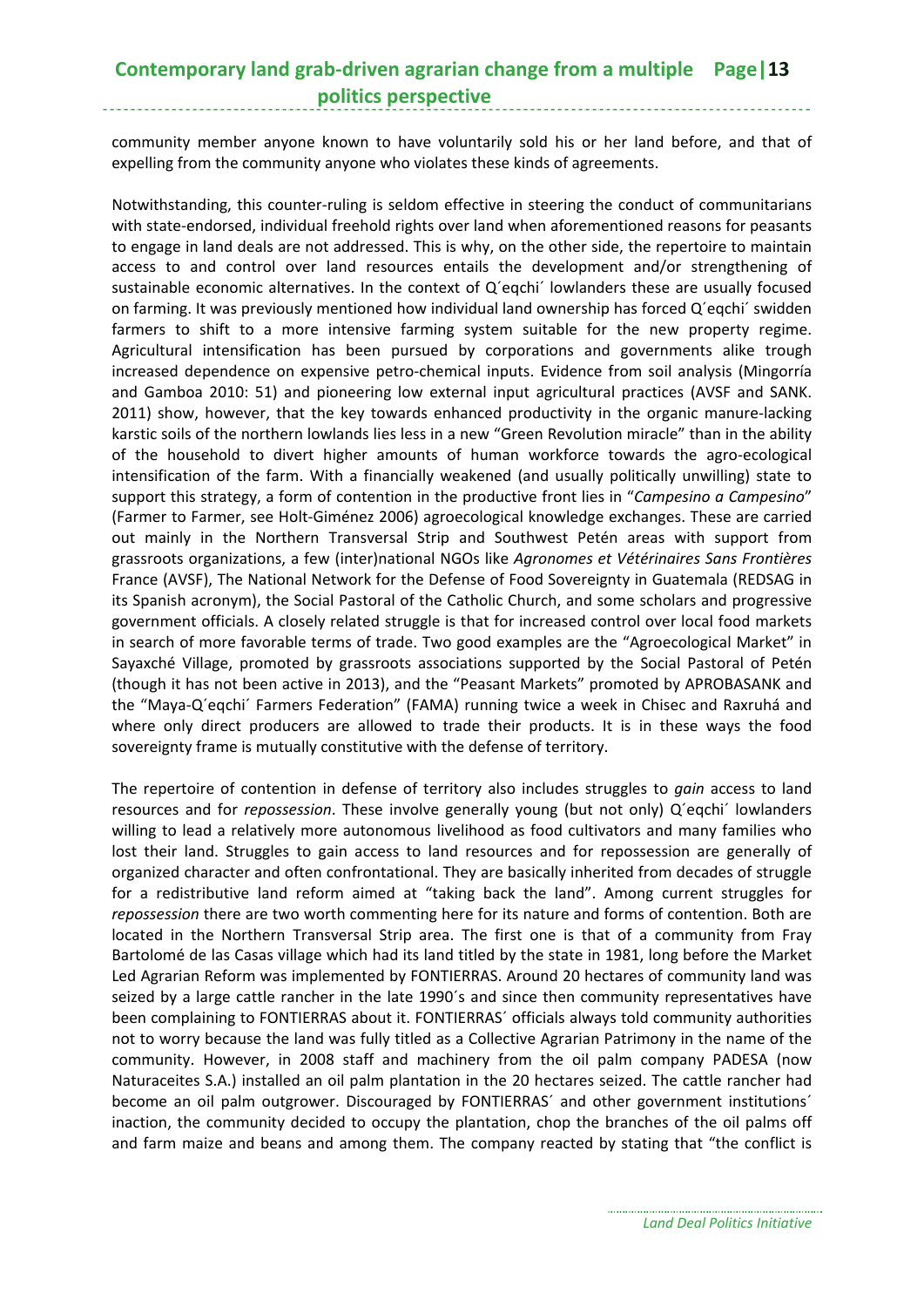between the community and the outgrower and PADESA has nothing to do with it.<sup>17</sup> Anyway, it is not a serious problem. It is just an issue of overlapping land limits which FONTIERRAS and the National Cadastral Registry should deal with" (group meeting with community representatives and copy of the letter sent by them to FONTIERRAS, and interview with PADESA representatives, October 2009). The second example of Q´eqchi´ lowlanders´ struggle for repossession involves the same oil palm company and a community from Raxruhá village. The community, surrounded by oil palm plantations, addressed on June 2012 a claim to the municipal government, FONTIERRAS and the company because 2.5 hectares of community land was being used by the company as an oil palm nursery. Facing no response by any of the addressees, the community decided on November 4, 2012 to block the nearby national road and allow drivers to bypass the blockage once they had carried two baby oil palms from the nursery to the middle of the road (*Prensa Libre* November 5, 2012; community manifesto, November 9, 2012; and interview with community representative in June 2013).

In struggling to *gain* access to land resources, group land occupations remain the primary form of contention. The strategy behind occupations is not always and necessarily to claim the occupied land but to force a negotiation with state authorities. Undoubtedly, the occupation of sugarcane plantations by hundreds of landless Q´eqchi´ families in the Polochic valley in 2010, and the violent evictions following in 2011, is the most striking example of this form of contention in the recent history of the northern lowlands. From 2004-2005 onwards, the oligarchic Widdman family started buying 5,400 hectares from several traditional estates in the Polochic valley to move their sugar mill from Guatemala´s southern Pacific coast to the Polochic Valley area under the name of ´Chabil Utzaj´ sugar mill ('Good Cane' in Q'eqchi' language). The area was populated by Q'eqchi' families in wellestablished *colonato* relationships with the estate owners, who were already negotiating the sale of the land to the *colonos* through the government´s MLAR program. Although the negotiations had dragged on, slowed down by FONTIERRAS´ bureaucratic procedures, they suddenly came to an abrupt halt with the arrival of the Chabil Utzaj sugar mill in the Valley. The higher prices offered by the sugar mill to the traditional estate owners put an end to the negotiations between the latter and the *colono* families. In exchange for a higher price, the Chabil Utzaj demanded that the land be registered in the National Property Register and that all labor liabilities be settled, which meant the *colono* families could be expelled through ´perfectly legal´ means. Facing expulsion, more than 700 landless (and jobless) Q´eqchi´ families occupied fourteen of the estates in November 2010. In March 2011, 1,500 police and military forces (together with Chabil Utzai's 'private security') violently evicted around 760 families. Houses and crops were burned and one Q´eqchi´ farmer was killed by the police. Two more would be assassinated by paramilitaries later on. In June 2011, the Inter‐American Human Rights Commission called on the Guatemalan state to secure the life and food security of evicted families (Alonso‐Fradejas et al. 2011 and Franco et al. 2013: 8‐9). As of August 2013, violence continues while the government announced land allocation for 158 of the evicted families by September 15 (Guatemala´s Independence Day). Another group of 14 families, occupying one estate which was never evicted, negotiated with the Sugar Mill the allocation of 1.5‐ hectare land plots within the occupied land and with the allocation of "additional farm land" by the government (interview with a participant in the negotiations, July 2013). Around 600 evicted families are still struggling for their claims to be attended.

All these forms of contention in defense of territory, either to struggle against dispossession, to gain access to land resources, or for repossession are all relatively well-known among contending actors. This is a repertoire imbued with tactics and forms of contention inherited from previous cycles of contention. Nonetheless, a distinctive feature of their use within the current cycle of contention is that very often contenders deploy these known tactics and forms of contention not as an end but as

 $17$  Such a statement was, by the way, seen as a betrayal by the outgrower, according to community representatives.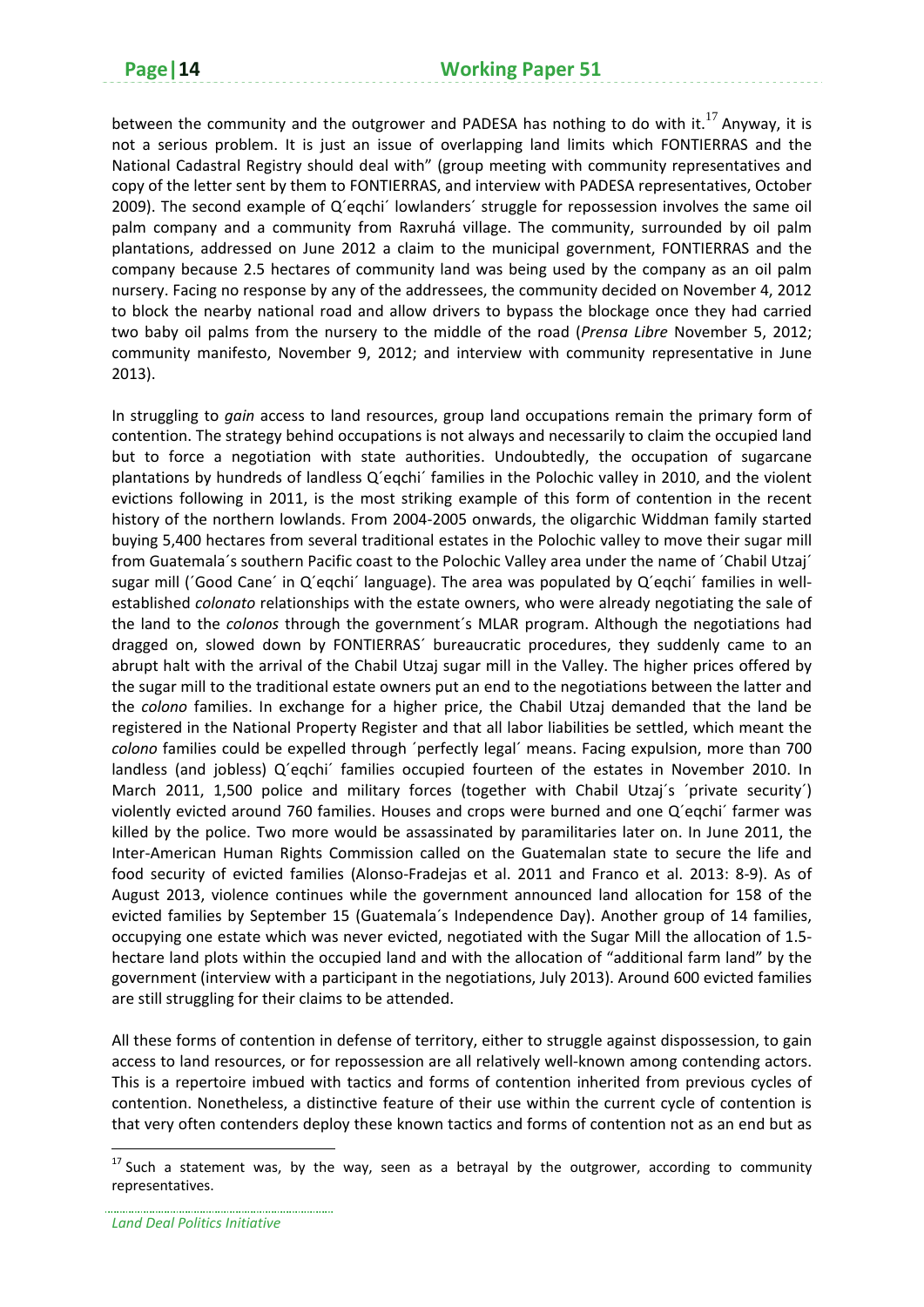## **Contemporary land grab‐driven agrarian change from a multiple Page|15 politics perspective**

a means of *strategic litigation* processes. Such processes involve diverse grassroots practices of material and ideological resistance which put political pressure "from below", politico-juridical lobby and advocacy "from above", as well as systematic research and social communication efforts across scales.

### *3.3 Alliance building in defense of territory: scaling up the struggle*

Awareness of the structural nature of their grievances and growing interest in articulating the repertoire of contention through processes of strategic litigation is pulling Q´eqchi´ lowlanders to forge tactical and strategic alliances. This is not an easy task though. It is rather a complex and continuous effort mediated by organizational and socio‐cultural differences and by the political dynamics of contention itself. Q´eqchi´ lowlanders have probably found not many, but definitely diverse allies: there are (inter)national development and human rights NGOs and engaged researchers, (independent) media journalists, the Catholic Church and even some progressive state actors.

Among the latter, the "two doors policy group" stands out. This is a group of government officials headed by the Secretary of the Integrated Rural Development Bureau and the Minister of Food, Livestock and Agriculture who advocate for a differentiated policy response to peasant economies and to agribusinesses ´searching for intersections and possible complementarities between the two rural development models in contention´.<sup>18</sup> Advocates of this policy fix are critical of both radical rural social movements and conservative hardcore oligarchs – a positioning that fits like a glove within current governmental efforts to promote a ´new extractivism committed to the rule of law and the promotion of the green economy with corporate social and ecological responsibility<sup>'.19</sup> Indeed, members of rural social movements´ organizations which tone down their claims, or even better, which overtly join the new extractivist bandwagon are prioritized by the government as subjects of the so far just discursively fancy (but potentially relevant) "Family Farming Programme for the Strengthening of the Peasant Economy". This cooptation is just one among a series of mechanism of a "divide and win strategy" to which I will return below. Suffice to mention here the (historical) accusation of embracing a ´confrontational and intimidating attitude [as part of] the most polarizing organizations in our society´ made by the militant *National Indigenous and Peasant Coordination* (a CLOC‐Vía Campesina member) to the *Committee of Peasant Unity* (CUC, also a CLOC‐ Vía Campesina member) in a press release published in written media on the International Day of the World´s Indigenous Peoples (*elperiódico*, August 9, 2013).

A recent, unexpected and charismatic state‐ally is the mayor of Raxruhá village, in the Northern Transversal Strip area. He was sued in the Constitutional Court by the agribusiness-controlled ´Guatemalan Agricultural Chamber´ (*Cámara del Agro*) because his municipal government tried to tax oil palm agribusinesses operating in the village area. No matter the verdict, this tough response by the agribusinesses offended the mayor who now demands oil palm agribusinesses to quit operations in Raxruhá with the support of all the 56 auxiliary community mayors (interview with Raxruhá mayor and attendance to meeting of village authorities in Raxruhá, June 6 2013).

<sup>&</sup>lt;sup>18</sup> As exposed by current Minister of Food, Livestock and Agriculture and San Carlos University Researcher at the "Conference on Agrarian and Rural Dynamics in 21<sup>st</sup> Century Guatemala". Rafael Landivar University, San Carlos University, The Latin American Faculty of Social Sciences and the Guatemalan Institute of Agrarian and Rural Studies in Guatemala City, October 11, 2011.<br><sup>19</sup> General Director of Strategic Policy from the Ministry of Natural Resources and Environment in the "I

National Congress on Racism and Discrimination" organized by the Government of Guatemala in Guatemala City, August 7 to 9, 2013.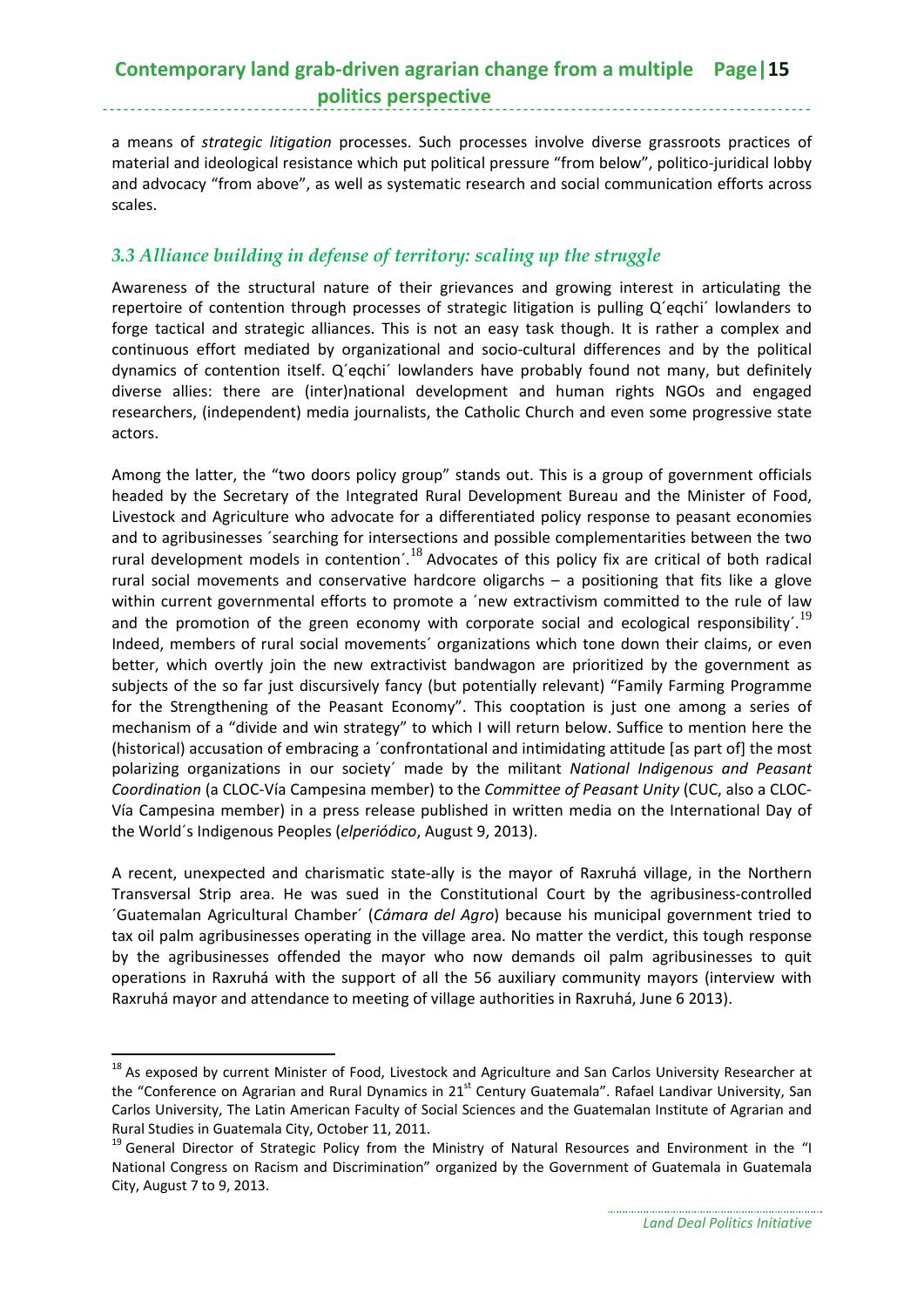However, it is national, militant peasant, indigenous, rural women and youth organizations and movements who are perceived as "natural" allies by many  $Q'$ eqchi' lowlanders.<sup>20</sup> However, these alliances are not tension-free. Increasingly complex class configurations emerging from land grabdriven dynamics of agrarian change, intersecting with age, gender and kinship attributes, result in a diverse range of interests and positionings within and among Q´eqchi´ communities. This is not always properly read by militant movement organizations, which often approach Q´eqchi´ communities as a tabula rasa. This, together with a sometimes not so accurate grasp of local politics, dynamics of contention and particular conceptions of justice by overwhelmed community organizers from militant national organizations result in mutual complains. Leaders from national movement organizations complain that ´sometimes is very hard to push people to organize to struggle for their access to land´ (interview with a community organizer from the Committee of Peasant Unity – CUC – in Cobán City, October 2009). Community leaders, however, claim sometimes that ´national organizations do not pay the necessary attention to local dynamics and paces of struggle and thus their support is many times misplaced and late´ (interview with the Coordinator of APROBASANK, a grassroots Q´eqchi´ organization in Chisec village, December 2009). Indeed, Q´eqchi´ lowlanders and their claims are perceived as "too indigenous" for some class‐based peasant organizations and "too peasantist" for many Pan‐Maya indigenous organizations.

Nonetheless, different Q´eqchi´ communities, groups and grassroots organizations consider engaging more actively with militant rural social movements (often linked to Latin American and global activist networks) to augment the political impact of their struggle in defense of territory beyond local and territorial scales. Conversely, Q'eqchi' lowlanders' place-based practices of resistance allow for the relocalization of militant rural social movements. Many of these historical indigenous, peasant, women and rural laborers social movements resulted somehow detached from territorial practices of resistance after their full commitment to energy-consuming (factionalizing and bureaucratizing) struggles in the national and international arenas during the last two decades. $^{21}$  As argued by a long-standing peasant leader from the south coast region and at that time member of the secretariat of the National Peasant Organization´s Coordination (CNOC), member of CLOC‐Via Campesina:

I am fed up with looking up to see the rich people seeing us marching from their high office *buildings and grinning because they know all we are to achieve, at best, is a paternalistic aid agreement to our structural demands, which besides it is seldom honored. See, we have been at the integrated rural development negotiation table with two different governments so far and things in the countryside only get worse. It is about time we blossom up again from below. It is about time we move the forefront of the struggle back to the countryside.*

#### Interview in Guatemala City, July 2007

Indeed, place-based Q'eqchi' practices of resistance in defense of territory, together with those of other indigenous and mestizo peoples´ in the Guatemalan western highlands and the eastern region are reshaping "from below" the frames and repertoires of contention of many historical rural social movements. Most distinctively, the "land to the tiller" and "food sovereignty" frames are integrated within defense of territory. And lobbying, advocacy and negotiations are increasingly part of more

<sup>&</sup>lt;sup>20</sup> With a few exceptions, relationships with most of the mainly urban, middle and upper class-led Guatemalan environmental movements are rather difficult though (not to mention those with big international conservation NGOs). On this see Ybarra (2011) and Grandia (2012).<br><sup>21</sup> I.e., challenging the neoliberal corporate food regime orchestrated at the World Trade Organization, and

free trade agreements like the Free Trade Agreement of the Americas (FTAA), the USA, Dominican Republic and Central America Free Trade Agreement (DR‐CAFTA) and the Association Agreement with the European Union.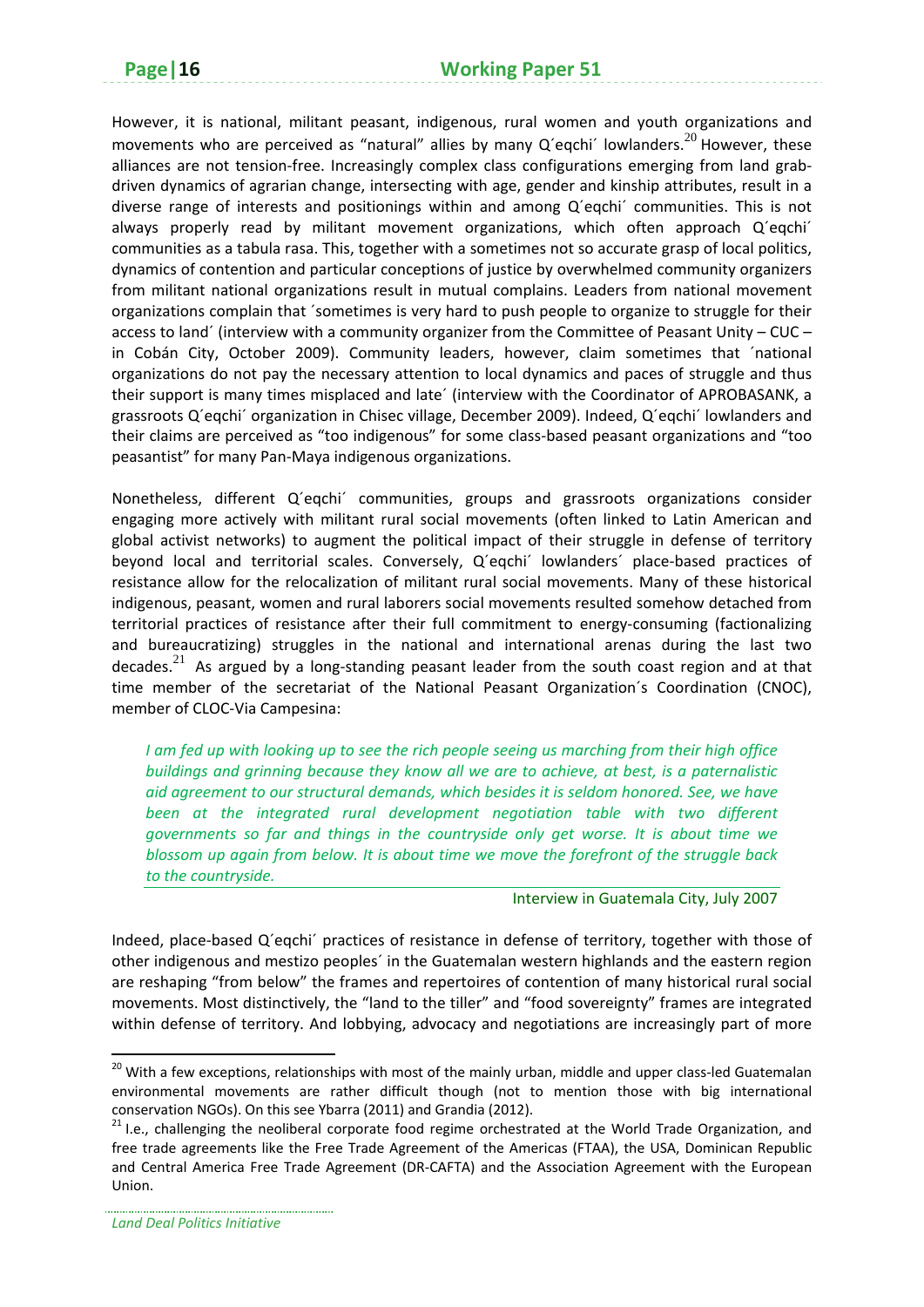## **Contemporary land grab‐driven agrarian change from a multiple Page|17 politics perspective**

strategic litigation processes in which social (e.g., the International Commission of Jurists, the Maya Lawyers Association or the Guatemalan Independent Media Center) and state actors (e.g., The Inter‐ American Human Rights Commission and Court, The Strategic Litigation Support Team of the UN Office of the High Commissioner for Human Rights, and even a Canadian Court<sup>22</sup>) are becoming relevant allies in struggles in defense of territory.

Especially since 2011 there have been a series of systematic "Meetings of Ancestral Indigenous Authorities" gathering hundreds of such authorities from different peoples and regions in Guatemala concluding, for instance, ´to continue with our peoples´ and communities´ resistance considering our common history which projects itself into the future to achieve the good living in a plurinational, democratic and fair state' (Nebaj Declaration, June 22, 2013). The "4<sup>th</sup> National Peasant Congress" is due in 2014. But a major example of strategic alliances being forged across grassroots groups and organizations and national rural social movements´ organizations lies in the "Popular, Peasant and Indigenous March" (*La Marcha Indígena, Campesina y Popular*). Originally planned as a nine‐day and 212 kilometers march from Cobán to Guatemala City on March 2012 by Q'eqchi' people from evicted communities in the Polochic Valley together with the Committee of Peasant Unity (CUC), it became a path‐breaking political event within the current cycle of contention. Grassroots delegations from all over the country and other militant organizations such as the Highland Peasant Committee (CCDA) joined the march on "defense of Mother Earth, against evictions and the criminalization of resistance and for integrated rural development". Some 15,000 people walked into Guatemala City on March 27, 2012 and handed in a series of petitions to the President and Congress leaders of all political parties. The President stated in a press conference that the government had primarily agreed upon the nine points of petition, but ´five were accepted conditionally to legal revision. The four agreed points have to do with agrarian conflicts resolution and preventing armed groups from harassing peasant communities. However, cancelling the credit‐debt of hundreds of peasant groups purchasing land through FONTIERRAS´ MLAR, the *moratorium for some development projects led by private investors* and the withdrawal of new military detachments were signed with reservations´ (President Pérez Molina declarations on press conference, *Prensa Libre* March 28, 2012, stress added). As for the party leaders in the Congress, a deed was signed where they agreed to include for plenary discussion the legal initiative 4084 on the Integrated Rural Development System Law and to plea to the plenary to pass such an initiative as a matter of "national urgency". They also agreed to ´socialize´ with their party members in the Congress ´issues related to a substantive agrarian legislation as well as to general legislation on the rights of indigenous peoples, sacred places, indigenous peoples´ community lands, and to pass derogatory clauses for the articles about (land) usurpation and aggravated usurpation in the penal code´ (agreement deed of the Guatemalan Congress, March 27, 2012). As of June 2013, the government on most of the points and Congressmen on all of them have failed to honor their agreements. But the organizations involved in the March keep coordinating to push for their realization.

The slogan and petitions of the "Popular, Peasant and Indigenous March" are very telling of the main issues at stake within contemporary political dynamics of agrarian change and territorial restructuring in Guatemala. Indeed, the March´s petitions express not only claims and proposals in defense of territory but also new grievances linked to the strategies deployed by dominant state and social actors working on the making of governable spaces to accommodate extractivist accumulation interests.

<sup>&</sup>lt;sup>22</sup> On July 22, 2013 Ontario's Court of Justice ruled against the Canadian mining company Hudbay Minerals for the violent events that occurred in the Polochic Area on 2007 and 2009. This is the first time a Canadian company is judged for human rights violations by one of its subsidiaries in another state (*elperiódico* July 29, 2013).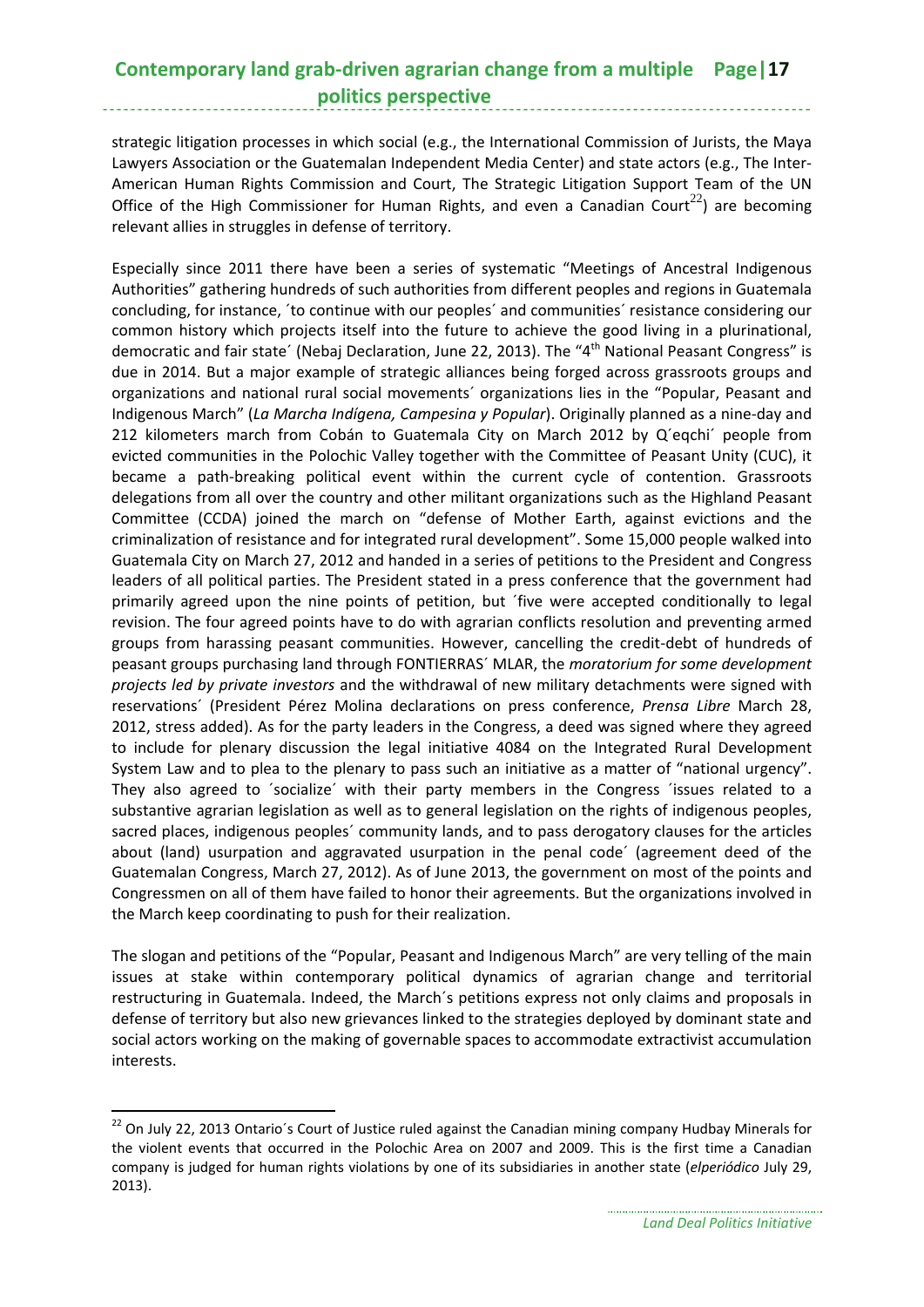## **4 Defense of territory and the making of governable spaces by dominant state and social actors**

Frames and repertoires of contention neither inform only resistance practices, nor are they external to, or autonomous from, struggles themselves. They serve 'just as easily for social control as for insurgency' (Tarrow 1998: 202) and are in fact critical arenas of struggle where contending parts may seek to counter or influence each other´s discourses, positionings and practices. Broadly speaking, Q´eqchi´ lowlanders´ (and others´) struggles in defense of territory clash in multiple ways with dominant state and social actors working on the making of governable spaces to accommodate extractivist accumulation interests. Whether to counter defense of territory practices of resistance, to advance extractivist accumulation and government interests, or both, dominant state and social actors employ a repertoire of contention based in two major and mutually reinforcing strategies. One is based in the old "divide and win" strategy. Its aim is to succeed in the making of governable spaces through enticement and its fundamental form of contention is of a discursive and financial nature. The other major strategy is based on the "rule of law". This has a double purpose: to secure what has been accomplished through enticement and/or to achieve through coercion what enticing cannot. Accordingly, its fundamental forms of contention are of a regulatory and violent nature.

Dominant state and social actors pushing for extractivist interests have come to realize that local and territorial scales are currently as important as national and international ones, if not more so, to advance and secure their interests. Thus, they invest considerable efforts and resources in the making of governable spaces at these scales. On the one hand, they articulate the "divide and win" strategy, aware of the fact that ´beliefs, ideological controls and discursive practices, as well as negotiated systems of meaning, shape all forms of access [to resources]´ (Ribot and Peluso 2003: 168). With this purpose sugarcane and oil palm agribusinesses employ a series of charismatic agents to work their ways through villages and communities. These well-paid corporate ideologues are popularly known as "coyotes" and due to their local recognition<sup>23</sup> they are able to pervade communal government institutions to counter the symbolic power underpinning hegemonic knowledge and practices in the community, like those informing the government of land resources (Bourdieu 1994:163, Ishihara and Pascual 2009). Indeed, ´struggles over resources are, simultaneously, struggles over meaning´ (Hall et al. 2012: 166). As argued by a group of people from a dispossessed community in Sayaxché

*They came to cheat us. "You should better sell your land plots before they get swamped under the Puebla to Panama Plan hydroelectric mega‐dams", they said. "The companies will provide employment and welfare that the state cannot", they also told us. And they were not people from faraway places, not even the lawyers of the oil palm companies. They were brothers from neighboring communities!* 

#### Group meeting in March 2010

These corporate coyotes elaborate on actual class, gender, generational or any other power cleavage in the community to erode community consensus and/ or to reframe it. They understand that aforementioned socially differentiated subsistence minimums lead to multiple positionings within and among communities in the ideological and material distribution conflicts fuelled by changing land access and control relations. Broadly speaking, it is mainly Q´eqchi´ young, landless men who are often more enticed by "fast moneys" and status offered by sugarcane and oil palm agribusinesses as a way to escape from their peasant parent´s "backwardness". However, there are also those who would rather farm, pursue a different type of wage work or changed their mind after

*Land Deal Politics Initiative*

<sup>&</sup>lt;sup>23</sup> They include NGO employees, preachers, teachers, doctors, community leaders, local radio stations, traditional estates' landlords/patrons, ranchers, mayors, corn traders, or civil servants.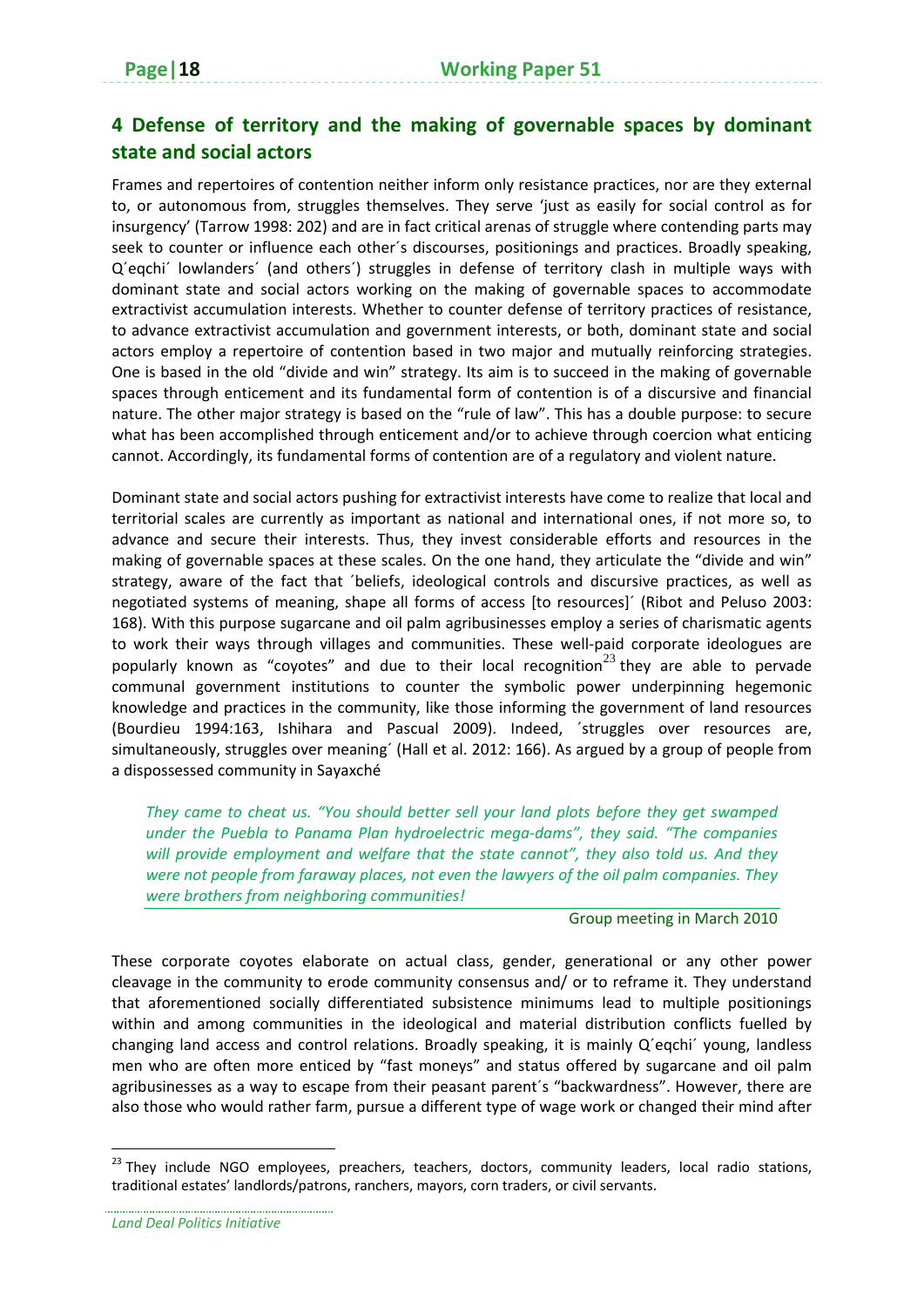## **Contemporary land grab‐driven agrarian change from a multiple Page|19 politics perspective**

realizing that ´money goes as fast as it comes in petty things and one must leave the skin for that in the exploitative plantation work. It is not a good deal´ (interview with a group of young Q´eqchi´ men from Sayaxché village, June 2013). Conversely, Q´eqchi´ women of different ages and classes of labor are often the most active in mobilizing against their partners', fathers', or community's participation in land deals. They usually act covertly and individually, as aforementioned, but sometimes they come together to push through gendered hierarchies in community government institutions and to stand out among the clearest and loudest voices against corporate coyotes (Alonso‐Fradejas et al. 2011). *Building* new consensus through this symbolic power dispute is only half of the corporate coyotes´ job, though. The other half entails *mobilizing* the new consensus (Tarrow 1998: 175) among community members so they willingly sell their land for a better future. It is with this goal that coyotes elaborate on grievances around land unproductivity and its growing scarcity and raising prices, in the lack of wage work opportunities, the backwardness and drudgery of peasant life, or the children´s uncertain future to present sugarcane and oil palm agribusinesses as ´new development messiahs´ (interview with a field worker of the Social Pastoral of Petén in Sayaxché village, November 2009).

The case is that these ground-level corporate coyotes 'coincide with the greater political power and have a hegemonic advantage [and thus] a preeminent position in crafting emergent dominant traditions´ (Sivaramakrishnan 2005: 350). As if in a strategic litigation process, coyotes are backed in their consensus building and mobilizing efforts by strong corporate investment in social communication (in different mass‐media and in Q´eqchi´ language) and by a financially weaker but enticing discourse on corporate social responsibility.<sup>24</sup> Through the "Guatemalan Sugar Producers" Association" (ASAZGUA) and the "Oil Palm Producers Guild" (GREPALMA) sugarcane and oil palm agribusinesses are well represented in the powerful "Agricultural Chamber of Guatemala" and from there in the almighty "Coordinating Committee of Agricultural, Commercial, Industrial, and Financial Associations" (CACIF). Tough‐liner CACIF and its soft‐liner "Guatemalan Development Foundation" (FUNDESA), together with other civil society think tanks and the Francisco Marroquín University are among the main ideologues framing the new extractivist accumulation and governmental project as *the* socially responsible and environmentally sustainable *national development* project. In fact, all of them sponsor and are part of the "Guatemalan Center for Corporate Social Responsibility" (CENTRA‐ RSE) and the "Guatemalan Association of Renewable Fuels" (ACRG).<sup>25</sup> 'Who else would be willing to invest US\$ 50 million in this petty valley (*vallecito de pipiripau*)´ argued to the television cameras during the Polochic evictions Carlos Widdman, owner at that time of the Chabil Utzaj Polochic sugar mill, emphasizing later on that ´we bring employment and wealth, how are they [Q´eqchi´ food growers] going to progress with those little maize plants (*maicitos*)?´ (Guatevisión May 29, 2011). Thus, anyone opposing these dominant assumptions is, to begin with, censured as anti‐ developmentalist, if not accused of being part of the ´organizations promoting social conflictivity, violating the rule of law and discouraging private investment in Guatemala´ as it was titled a March 2012 research report for ´the President of the Republic and governmental authorities in security, justice and energy development´ (Castillo Girón 2012) by a Francisco Marroquín University researcher. It is not striking, then, that the President framed "The Popular, Peasant and Indigenous March" petition on the moratorium of extractivist, land grabbing projects as "development projects led by private investors".

<sup>&</sup>lt;sup>24</sup> E.g., after a major protest by oil palm plantation workers in Sayaxché in May 2012, one of the main responses of the five oil palm companies operating there was to create, together with the village mayor, a local football team: "The Passion [River] Fury".<br><sup>25</sup> The number of such organizations should not be confused with large constituencies though. Among the

Guatemalan oligarchy, companies and associations exceed "honorable" family names by far.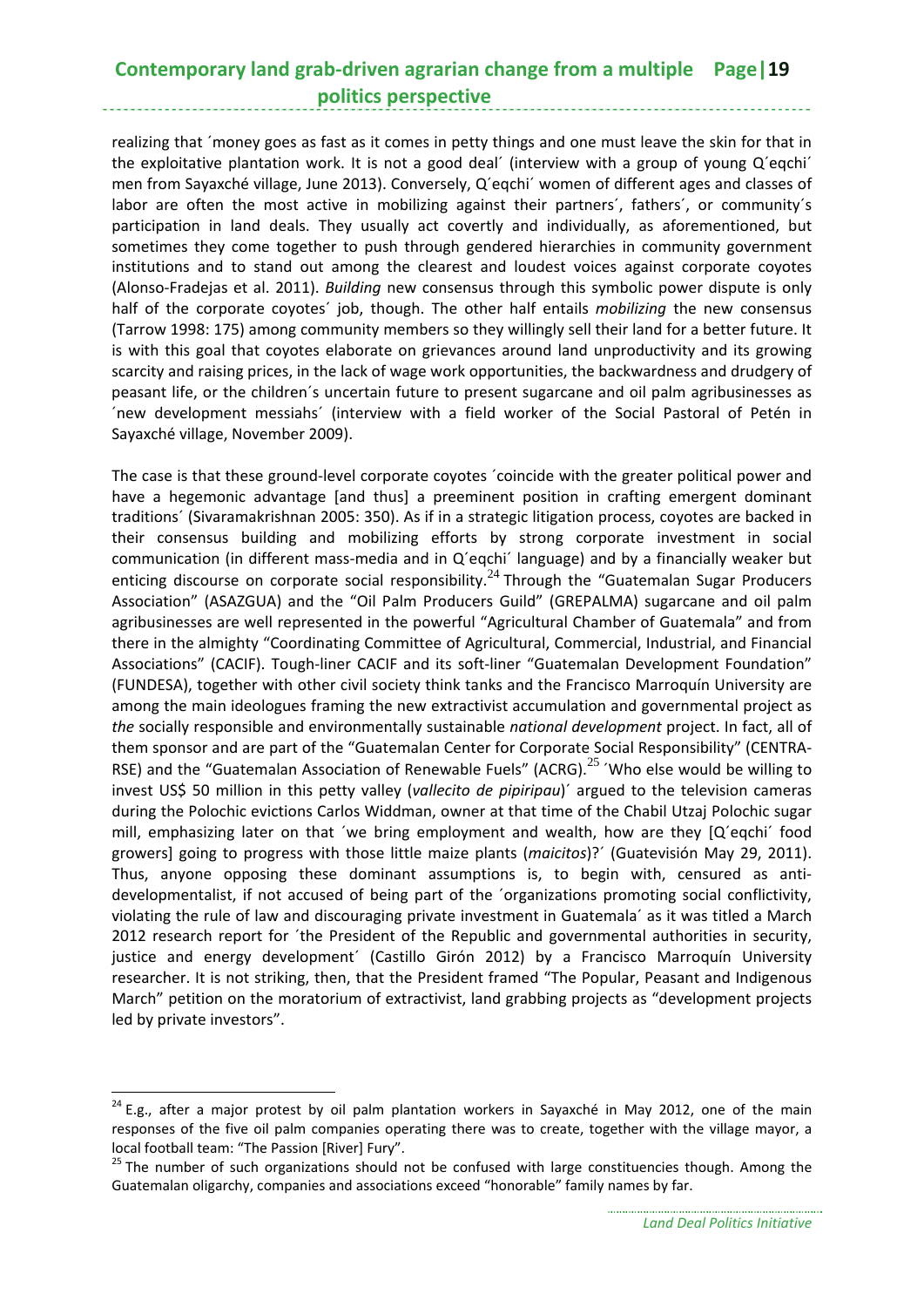These are, in fact, the kind of discourses legitimating the second strategy deployed by dominant state and social actors in the making of extractivist governable spaces, namely, the "rule of law". This apparently objective governmental principle in a democratic state framework is indeed subject to multiple interpretations within the current cycle of contention in Guatemala. Most often, it is used by dominant state and social actors to defend, in the media as in the courts, alleged rights as investors and status as owners of means of production. ´Rule of Law´ is what the Widdmans claim when violently evicting hundreds of families in the Polochic area on March 2011 (Guatevisión May 29, 2011). And ´rule of law and full government support for any investor´ is what the Guatemalan President offered in a business forum in Spain on February 2013.<sup>26</sup> It is very telling that in the same forum, thousands of Maya resisters to a hydroelectric mega-dam project by Spanish company Ecoener/ Hidralia Energía in the western highlands village of Santa Cruz Barillas were considered by the President as a ´small group of radical environmentalists` (*Prensa Libre* February 15, 2013). This is, arguably, not a casual designation. Recognizing resisters as Maya peoples would mean acknowledging them as subjects of collective rights to land and territory.

But this understanding of the "rule of law" is not only particular to the government. Even though the Guatemalan Constitution endows international human rights covenants, such as ILO 169 and the UN Declaration on Indigenous Peoples Rights, with constitutional hierarchy, the Guatemalan Constitutional Court has not yet recognized the outcomes of 61 community consultations in good faith held throughout the country between May 2005 and March 2012. In all of them communities rejected almost unanimously different extractivist investment projects (Arriaza 2012). Rule of law meant "fast track" approval by the Guatemalan Congress of eight new laws on investment protection and labor flexibility supported by the CACIF on February 2013 while freezing the legal initiatives agreed‐upon with "The Popular, Peasant and Indigenous March". It means, overall, not only the discursive delegitimation but also the actual criminalization of the (constitutional) right to dissent and protest. The government has used the 1965 counter‐insurgent "Decree 7" on "Preventive States of Emergency", which do not need Congress' approval, as long as they are shorter than fifteen days (Acuña 2012), to deploy military troops in villages where land grab‐related conflicts scale up. National attorneys, for their part, have been dealing with disruptive collective action under the Anti-terrorist Bill and treating land occupations as penal offenses of "aggravated property usurpation", resulting in dozens of peasant leaders put in jail (that is why these were among the main petitions of "The March" to state actors) (interview with a lawyer from the Association of Maya Lawyers, Guatemala City, June 5, 2013).

Furthermore, when enticing and regulatory tactics are insufficient to make subjects behave as they should, more drastic action is taken. As sarcastically argued by Li, ´more authoritarian forms of government are often reserved for sections of a population deemed especially deficient and unable to exercise the *responsibility of freedom*´ (2005: 387, stressed added). Those resistant to enticing, legal dispossession tactics, or those involved in struggles in defense of territory are subject to intimidation, threatening and aggression. It is common for the land plots that peasants refuse to sell to end up enclosed by an agribusiness´ plantation, complicating or binding their right of way. Many of those refusing to sell are harassed and threatened by armed‐bullies working as "private security" paratroops for the agribusinesses in ways like, ´if you don´t sell at the price we are offering you, we will have to deal with the widow instead' (Q'eqchi' peasant testimony in a group meeting in a South Petén village, refuted by other participants, March 2008). Unfortunately, threats are fulfilled some times and many have been killed and/or disappeared after refusing to sell their land or when mobilizing against dispossession, for accessing to land or for re-possession.<sup>27</sup> In fact, violent evictions

<sup>26</sup> http://www.nuevaeconomiaforum.org/pt/noticias/el‐presidente‐de‐guatemala‐invita‐invertir‐en‐su‐pais‐y‐ garantiza-seguridad-juridica-los-inversores, accessed on February 23, 2013.<br><sup>27</sup> Exact figures are difficult to give. Press reports reported 11 peasants "killed in land conflicts" only between

<sup>2010</sup> and June 2013. However many resisters are attacked (wounded or killed) in other moments and places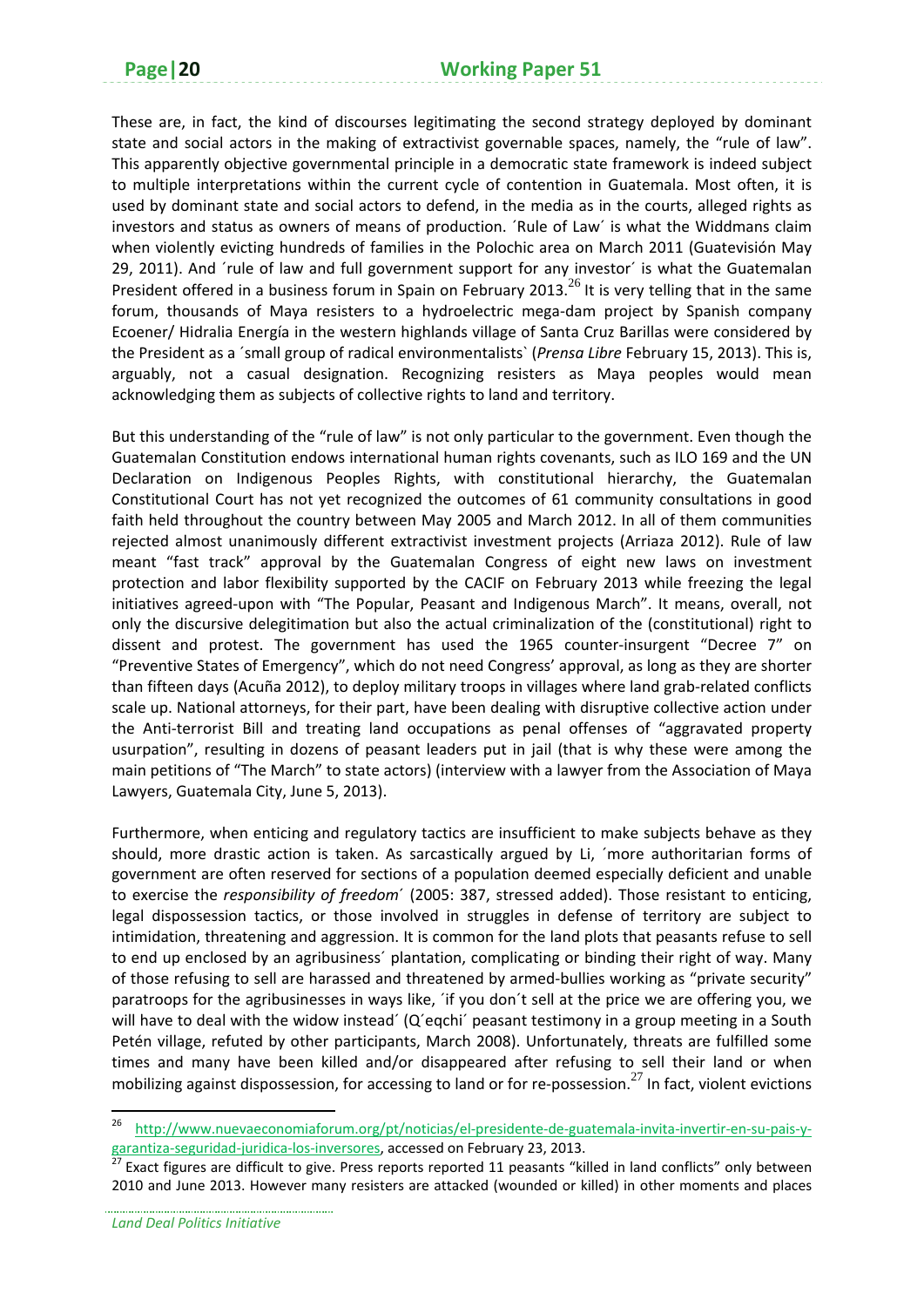## **Contemporary land grab‐driven agrarian change from a multiple Page|21 politics perspective**

conducted by public security forces result in people´s houses, crops and harvests being burnt down, many occupants badly injured and even killed. Estate, private and parastatal violence is, therefore, also constitutive of the multiple logics of power steering sugarcane and oil palm agribusinesses´ investment strategy.

Finally, it should be stated that if resistance is one side of the "survival coin" in the northern lowlands, and compliance is the other, joining criminal gangs, drug-traffickers' hitmen forces or the unregulated agribusinesses private security corps is the survival coin´s border of growing despair and hopelessness. As put forward by Scott 'certain combinations of atomisation, terror, repression, and pressing material needs can indeed achieve the ultimate dream of domination: to have the dominated exploit each other´ (1986: 30). Or attack each other. This is the case when, for instance, groups of landless people are convinced to evict similar groups from occupied lands or when generally poor, landless Q'eqchi' men agree (no matter whether more or less consciously) to be hired to intimidate, evict and/or attack fellow poor, landless Q´eqchi´ resisters.

### **5 Conclusion**

What started for many Q'eqchi' lowlanders as a (new) struggle for survival in the face of unfavorably changing land access and control relations has scaled up to a major cycle of contention in defense of territory. This grassroots‐led strategic action frame emerges from widespread unrest from below and it is contending more than "large scale land acquisitions" (Deininger et al. 2011). What seems to be at stake within the current cycle of contention is the much feared by dominant state and oligarchic actors peoples´ self‐determination. Indeed, this is a surprisingly little widespread claim in a de-facto pluri-national context such as the Guatemalan<sup>28</sup>.

But this is just wishful thinking since, if anything can be concluded, the politics of land grab-driven contemporary agrarian change in Guatemala are multiple and polifaceted as well as dynamic – "multiple and polifaceted" meaning that any effort aimed at understanding them will be incomplete without analyzing the practices of, and (inter)actions between, across and within multiple state and social actors either pushing for the new extractivist accumulation and governmental project, resisting it, complying with it (pragmatically or willingly ), or operating at its violent margins. And "dynamic" meaning that such efforts in understanding are better focused on the mutually shaping interactions between structural dynamics and contending actors, that in forecasting definitive outcomes. Indeed, as advanced by Deleuze, ´processes are becomings, and aren´t to be judged by some final result but by the way they proceed and their power to continue´ (1995: 146 in Gregory et. al 2009: 745). Outcomes of contemporary agrarian change in Guatemala are, then, anything but a story foretold.

### **References**

1. Acuña, L. (2012) 'Estados De Excepción', *Revista Análisis de la Realidad Nacional* 28(16‐31 May)<http://ipn.usac.edu.gt/images/revistas/28.pdf>.

<u> 1989 - Johann Barn, amerikansk politiker (d. 1989)</u>

than those of direct confrontation and registered (or not) as narco- or social violence-related casualties. A worker of the Social Pastoral of the Petén estimated in ´tens´ the number of resisters (or related to)

assassinated between 2004 and 2009 (workshop in Petén, November 2009).<br><sup>28</sup> See Bastos inquiry about ´the (Lack of) Demand for Autonomy in Guatemala´ (2008).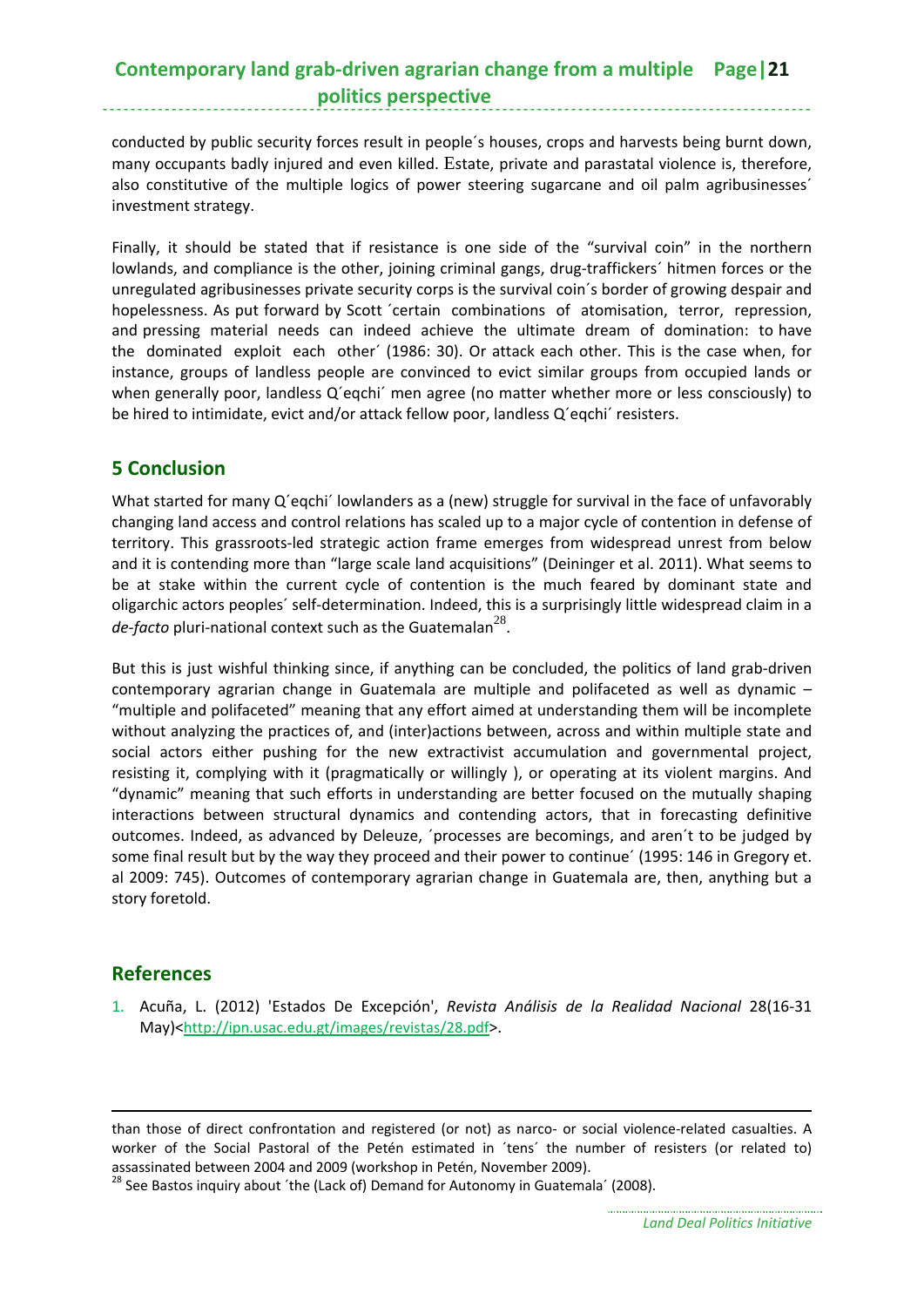- 2. Alonso‐Fradejas, A., J.L. Caal Hub and T. Miranda Chinchilla (2011) *Plantaciones Agroindustriales, Dominación Y Despojo Indígena‐Campesino En La Guatemala Del Siglo XXI.* Guatemala: IDEAR and Magna Terra Editores.
- 3. Alonso‐Fradejas, A. (2012) 'Land Control‐Grabbing in Guatemala: The Political Economy of Contemporary Agrarian Change'*, Canadian Journal of Development Studies/Revue Canadienne d'études du Développement* 33(4): 509‐528.
- 4. Arriaza, D. (2012) 'Consultas Comunitarias De Buena Fe En Guatemala, Marzo 2005‐Marzo 2012' Unpublished.
- 5. AVSF and SANK, AVSF and SANK. 2011. Agriculturas Campesinas En Zona De Frontera Agrícola, Estudio De Casos. Chisec, Guatemala: Unpublished.
- 6. Ba Tiul, K.M. (2010) *Movimiento O Movimientos Mayas En Guatemala: Una Aproximación.* Guatemala.
- 7. Bastos, S. (2008) 'La (ausencia de la) demanda autonómica en Guatemala', Seminario: Construyendo el Estado Multietnico desde sitios múltiples. Regimenes de autonomía en América Latina, November 27‐28. CERLAC‐New York University/ FLACSO Ecuador / GTZ pp1‐27.
- 8. Bastos, S. and M. Camus (2003) *Entre El Mecapal Y El Cielo: Desarrollo Del Movimiento Maya En Guatemala.* Guatemala: FLACSO‐Cholsamaj.
- 9. Bastos, S. and M. Camus (1996) *<br />Quebrando El Silencio.Organizaciones Del Pueblo Maya Y Sus Demandas 1986‐1992.* Guatemala: FLACSO.
- 10. Bernstein, H. (2010b) 'Rural Livelihoods and Agrarian Change: Bringing Class Back In', in Long, N., Y. Jingzhong and W. Yihuan (ed.) *Rural Transformations and Development‐ China in Context,* pp. 79‐109. U.K: EE Publishing.
- 11. Bernstein, H. (2006) 'From Transition to Globalization: Agrarian Questions of Capital and Labour', International Conference on Land, Poverty, Social Justice and Development, 9 to 14 January 2006. Institute of Social Studies pp1‐22.
- 12. Biebricher, T. and F. Vogelmann (2012) 'Governmentality and State Theory: Reinventing the Reinvented Wheel?', *Theory & Event* 15(3). Project MUSE. Accessed February 24 2013 <http://muse.jhu.edu/>.
- 13. Biekart, K. (1999) *The Politics of Civil Society Building: European Private Aid Agencies and Democratic Transitions in Central America.* Amsterdam: Transnational Institute.
- 14. Borras, S.M., J.C. Franco, S. Gómez, C. Kay and M. Spoor (2012) 'Land Grabbing in Latin America and the Caribbean'*, The Journal of Peasant Studies* 39(3‐4): 845‐872.
- 15. Brett, R. (2006) *Movimiento Social, Etnicidad Y Democratización En Guatemala, 1985‐1996.* Guatemala: F&G editores.
- 16. Castillo Girón, M.L. (2012) 'Organizaciones Que Promueven La Conflictividad Social En Guatemala. Redes De Organizaciones Locales E Internacionales Que Promueven La Conflictividad Social, Atentan Contra El Estado De Derecho Y Desestimulan La Inversión Privada En Guatemala', Informe preparado para el Presidente de la República y autoridades gubernamentales en materia de seguridad, justicia y desarrollo energético. Guatemala: .
- 17. Cojtí Cuxil, D. (1997) *El Movimiento Maya En Guatemala.* Guatemala: Cholsamaj.
- 18. Comisión para el Esclarecimiento Histórico (1999) 'Conclusiones Y Recomendaciones Del Infrome De La Comisión Para El Esclarecimiento Histórico', Guatemala Memoria del Silencio Tz'inil Na'tab'al. Guatemala: United Nations.
- 19. Deininger, K., D. Byerlee, J. Lindsay, A. Norton, H. Selod and M. Stickler (2011) *Rising Global Interest in Farmland: Can it Yield Sustainable and Equitable Benefits?* Washington D.C: World Bank.
- 20. Desmarais, A.A. (2007) *La Vía Campesina: Globalization and the Power of Peasants.* Halifax: Fernwood Publishing.
- 21. Du Toit, A. (2004) ''Social Exclusion' Discourse and Chronic Poverty: A South African Case Study'*, Development and Change* 35(5): 987‐1010.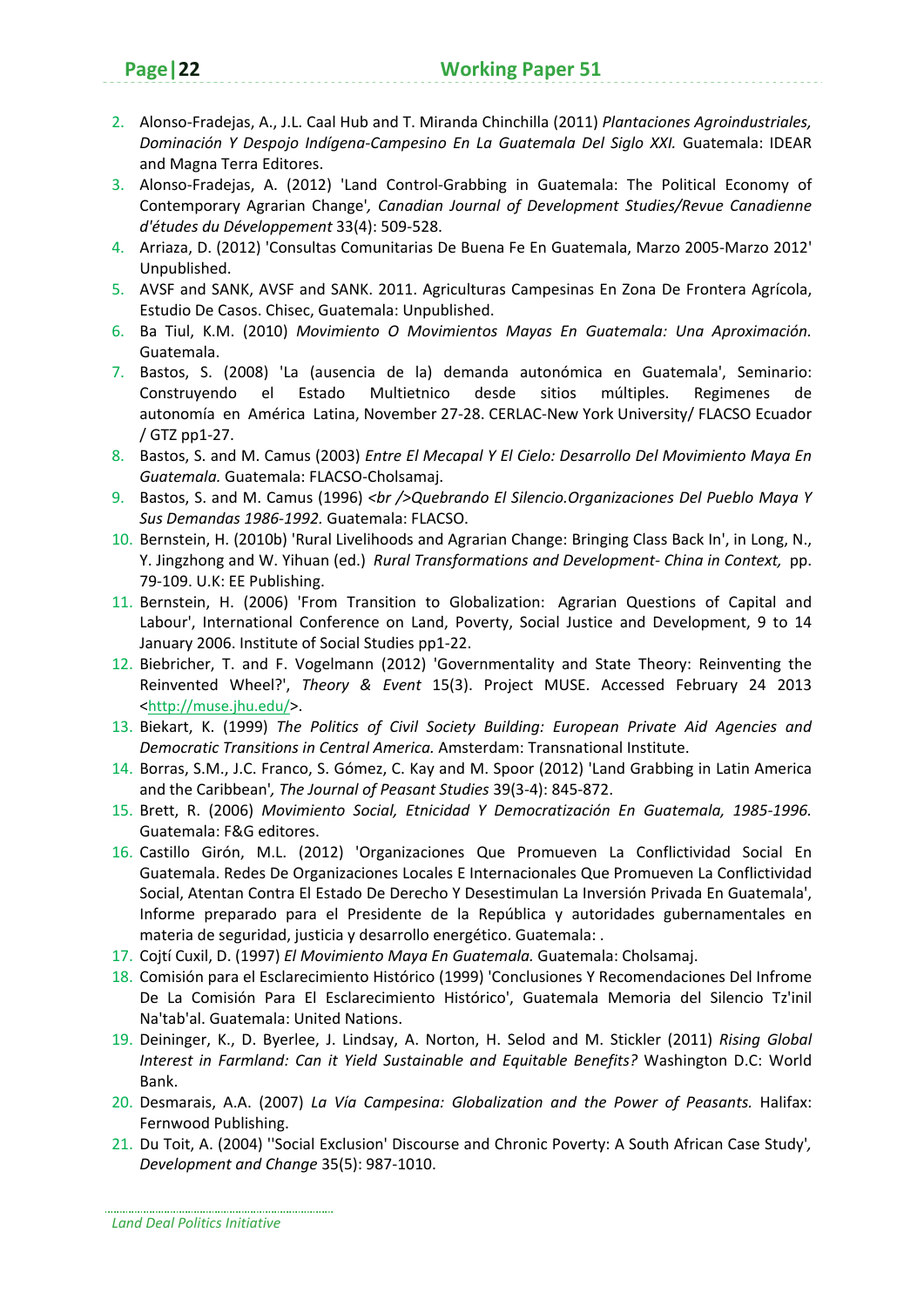#### **Contemporary land grab‐driven agrarian change from a multiple Page|23 politics perspective**

- 22. Edelman, M. (2008) 'Transnational Organizing in Agrarian Central America: Histories, Challenges, Prospects'*, Journal of Agrarian Change* 8(2‐3): 229‐257.
- 23. Edelman, M. (1999) *Peasants Against Globalization: Rural Social Movements in Costa Rica.* Stanford: Stanford University Press.
- 24. Falla, R. (1995) *Historia De Un Gran Amor: Recuperación Autobiográfica De La Experiencia Con Las Comunidades De Población En Resistencia.Ixcán,Guatemala.* Guatemala: Editorial Universitaria USAC.
- 25. Fine, B. (2012) 'La Financiarisation En Perspective'*, Actuel Marx* 51: 73‐85.
- 26. Foucault, M. (1991) 'Governmentality', in G. Burchell, C. Gordon and P. Miller (eds) *The Foucault Effect: Studies in Governmentality,* London: Harvester Wheatsheaf.
- 27. Foucault, M. (2007) *Security, Territory, Population: Lectures at the Collège De France, 1977‐ 1978<br />.* Basingstoke: Palgrave Macmillan.
- 28. Fox, J. (1993) *The Politics of Food in Mexico: State Power and Social Mobilization.* Ithaca and London: Cornell University Press.
- 29. Friedmann, H. and P. McMichael (1989) 'Agriculture and the State System: The Rise and Decline of National Agricultures, 1870 to the Present'*, Sociologia Ruralis* 29(2): 93‐117.
- 30. Gramsci, A. (1971) *Selections from the Prison Notebooks.* London: Lawrence and Wishart.
- 31. Grandia, L. (2012) *Enclosed: Conservation, Cattle, and Commerce among the Q'Eqchi' Maya Lowlanders.* Seattle: University of Washington Press.
- 32. Gregory, D., R. Johnston, G. Pratt, M. Watts and S. Whatmore (2009) *The Dictionary of Human Geography.* U.K: Wiley‐Blackwell.
- 33. Grünberg, G., L. Grandia, B. Milián, L. Hurtado, A. Alonso‐Fradejas, E. Cotom, J. Penados and R. Euler (2012) 'Tierra E Igualdad. Desafíos Para La Administración De Tierras En Petén, Guatemala', pp. 1‐176. Guatemala and Washington D.C: World Bank.
- 34. Hale, C.R. (2006) 'Activist Research V. Cultural Critique: Indigenous Land Rights and the Contradictions of Politically Engaged Anthropology'*, Cultural Anthropology* 21(1): 96‐120.
- 35. Hale, C.R. (2004) 'Rethinking Indigenous Politics in the Era of the 'Indio Permitido''*, NACLA* 38(1): 16‐20.
- 36. Hall, D., P. Hirsch and T.M. Li (2012) 'Powers of Exclusion: Land Dilemmas in Southeast Asia'*, Asian Theatre Journal* 29(1).
- 37. Harvey, D. (2003) *The New Imperialism.* New York: Oxford University Press.
- 38. Hernández, O.J. (2012) 'Desplazar Para no Ser Desplazados' *Plaza Pública,* 30 September.
- 39. Hurtado, L. (2008) *Dinámicas Agrarias Y Reproducción Campesina En La Globalización. El Caso De La Alta Verapaz.* Guatemala: F&G Editores.
- 40. Hurtado, L. and G. Sánchez (2011) '¿Qué Tipo De Empleo Ofrecen Las Empresas Palmeras En El Municipio De Sayaxché, Petén?', pp. 1‐60. Guatemala: Action Aid.
- 41. Jessop, B. (2010) 'Cultural Political Economy and Critical Policy Studies'*, Critical Policy Studies* 3(3‐4): 336‐356.
- 42. Jessop, B. (2007) *State Power.* Cambridge: Polity Press.
- 43. Li, T.M. (2007) *The Will to Improve. Governmentality, Development, and the Practice of Politics.* Durham and London: Duke University Press.
- 44. Li, T.M. (2010) 'To make Live Or Let Die? Rural Dispossession and the Protection of Surplus Populations'*, Antipode* 41: 66‐93.
- 45. Macleod Howland, M. (2008) 'Luchas Político Culturales Y Auto‐Representación Maya En Guatemala', PhD. México D.F.: Universidad Nacional Autónoma de México.
- 46. Mingorría, S. and G. Gamboa (2010) *Metabolismo Socio‐Ecológico De Hogares Y Comunidades Campesinas Q´eqchi´ En Un Contexto De Expansión De La Agro‐Industria De La Caña De Azúcar Y La Palma Africana: El Caso Del Valle Del Río Polochic. Guatemala.* Guatemala: ICTA‐UAB and IDEAR.
- 47. O'Laughlin, B. (2013) 'Land, Labour and the Production of Affliction in Rural Southern Africa'*, Journal of Agrarian Change* 13(1): 175‐196.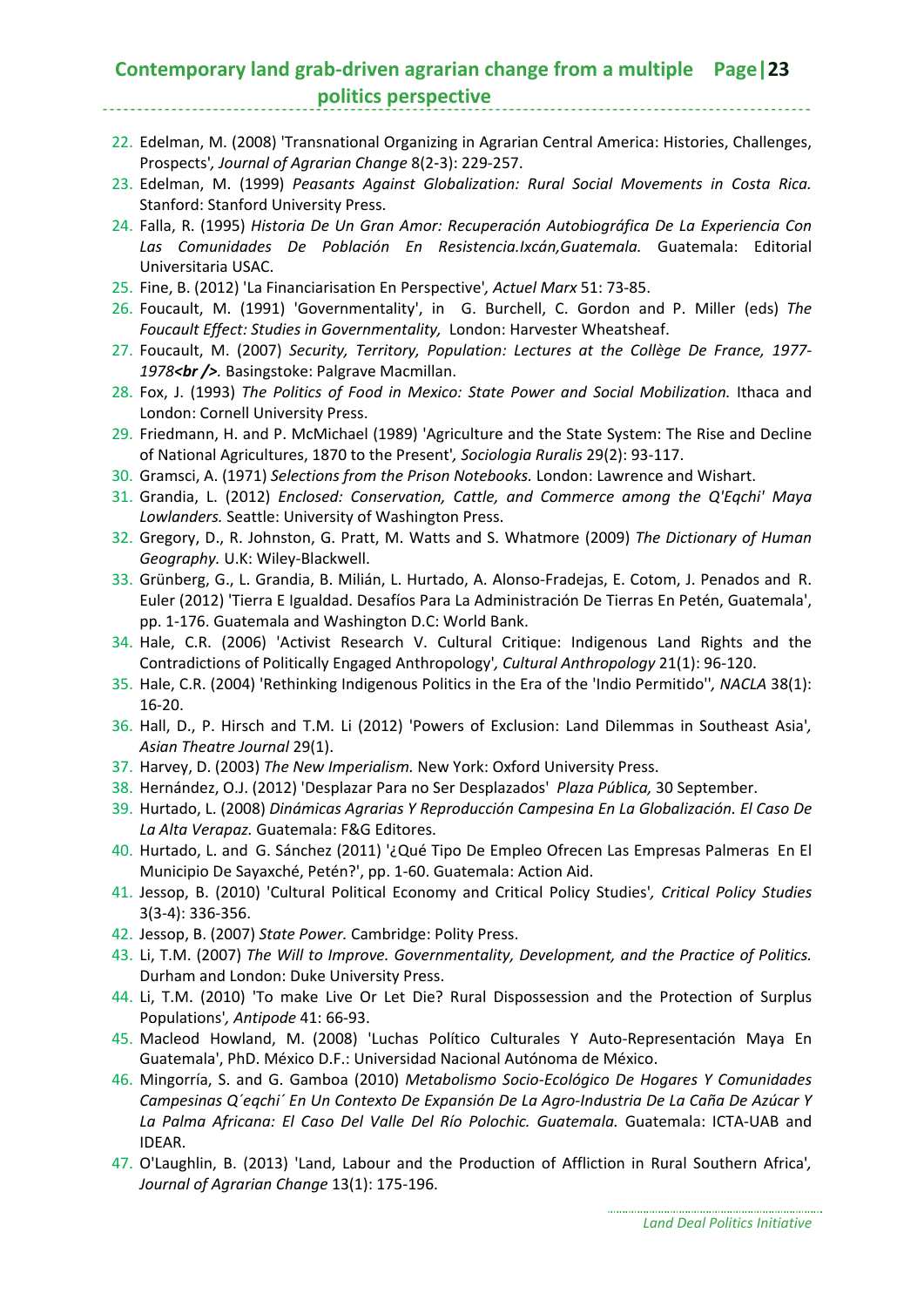- 48. Peluso, N.L. and C. Lund (2011) 'New Frontiers of Land Control: Introduction'*, The Journal of Peasant Studies* 38(4): 667‐681.
- 49. Polanyi, K. (1968 [1944]) *The Great Transformation: The Political and Economic Origins of our Time.* (9th edn) Boston: Beacon Press.
- 50. Poulantzas, N.A. (2000) *State, Power, Socialism.* London: Verso.
- 51. Ribot, J.C. and N.L. Peluso (2003) 'A Theory of Access'*, Rural Sociology* 68(2): 153‐181.
- 52. Sandoval, M.A. (2011) *Residencia En El Infierno. Con Hambre de Justicia.* Guatemala: IDEAR and Magna Terra Editores.
- 53. Scott, J.C. (1976) *The Moral Economy of the Peasant: Rebellion and Subsistence in Southeast Asia.* New Haven and London: Yale University Press.
- 54. Scott, J.C. (1985) *Weapons of the Weak: Everyday Forms of Peasant Resistance.* New Haven: Yale University Press.
- 55. Scott, J. (1986) 'Everyday Forms of Peasant Resistance'*, The Journal of Peasant Studies* 13(2): 5‐ 35.
- 56. Tarrow, S.G. (2012) *Strangers at the Gates: Movements and States in Contentious Politics<br />.* New York: Cambridge University Press.
- 57. Tarrow, S.G. (1998) *Power in Movement: Social Movements and Contentious Politics.* (Second edn) Cambridge: Cambridge University Press.
- 58. Thompson, E.P. (1971) 'The Moral Economy of the English Crowd in the Eighteenth Century'*, Past & Present* (50): 76‐136.
- 59. Velásquez Nimatuj, I.A. (2008) *Pueblos Indígenas, Estado Y Lucha Por La Tierra En Guatemala. Estrategias De Sobrevivencia Y Negociación Ante La Desigualdad Globalizada.* Guatemala: AVANCSO.
- 60. Watts, M. (2003) 'Development and Governmentality'*, Singapore Journal of Tropical Geography* 24(1): 6‐34.
- 61. White, B., S.M. Borras Jr., R. Hall, I. Scoones and W. Wolford (2012) 'The New Enclosures: Critical Perspectives on Corporate Land Deals'*, The Journal of Peasant Studies* 39(3‐4): 619‐647.
- 62. Wolf, E.R. (1957) 'Closed Corporate Peasant Communities in Mesoamerica and Central Java'*, Southwestern Journal of Anthropology* 13(1): 1‐18.
- 63. Yagenova, S.V. (2012) *La Industria Extractiva En Guatemala: Políticas Públicas, Derechos Humanos Y Procesos De Resistencia Popular Durante El Período 2003‐2011.* Guatemala: FLACSO.
- 64. Ybarra, M. (2011) 'Privatizing the Tzuultaq'a? Private Property and Spiritual Reproduction in Post‐War Guatemala'*, The Journal of Peasant Studies* 38(4): 793‐810.

*Land Deal Politics Initiative*